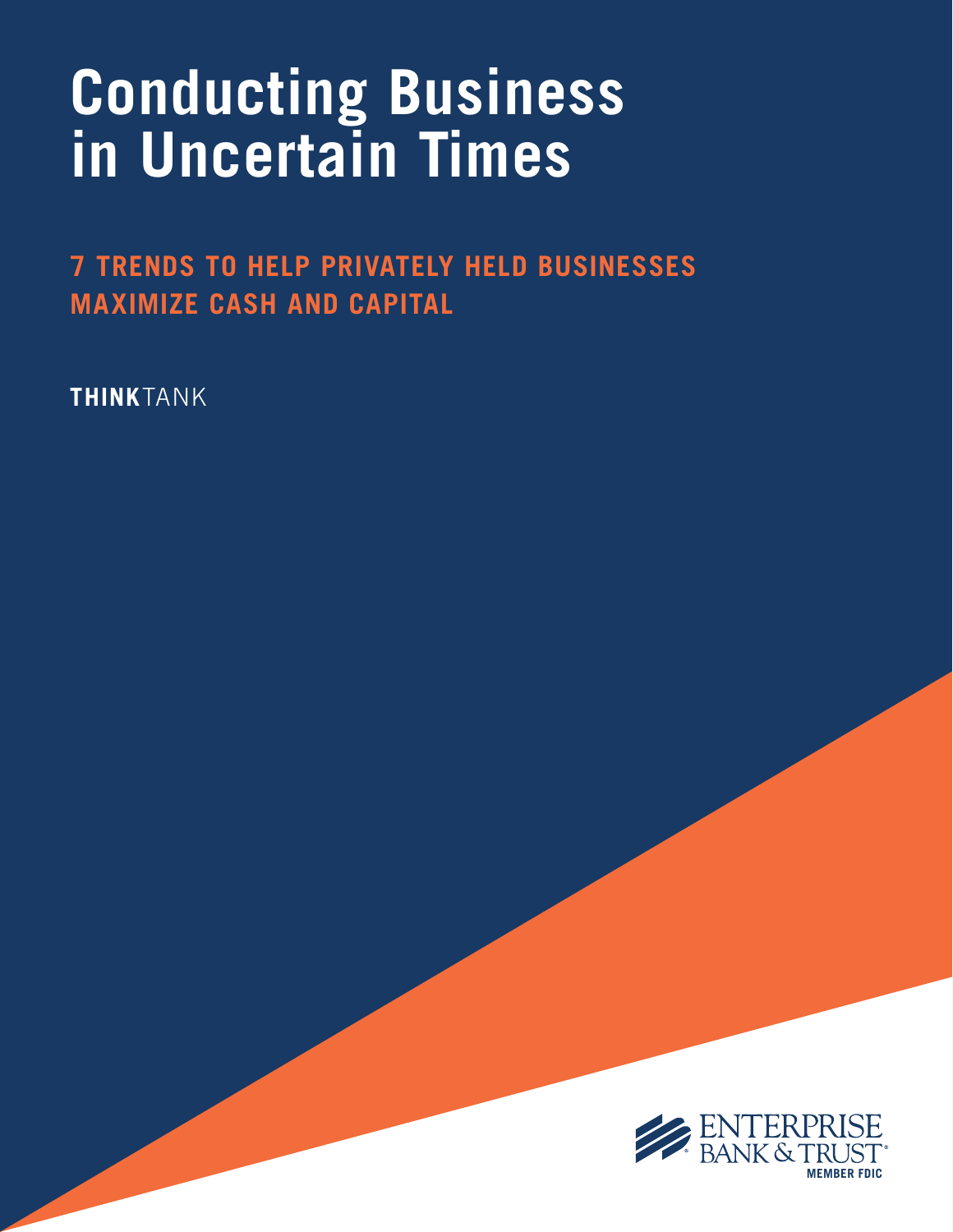# **Table of Contents**

- **[INTRODUCTION](#page-2-0)**
- **[EXPENSE REDUCTION](#page-3-0)**
- **[PRODUCT INNOVATION](#page-6-0)**
- **[MARKETING IS](#page-9-0)** *ESSENTIAL*
- **[HYBRID WORKING MODEL](#page-12-0)**
- *[RELATIONSHIPS MATTER](#page-16-0)* **MORE THAN EVER**
- **[LEVERAGING DATA](#page-19-0)**
- **[REDEFINING THE CLIENT EXPERIENCE](#page-22-0)**
- **[CHECKLIST](#page-25-0)**
- **[LET'S TALK](#page-27-0)**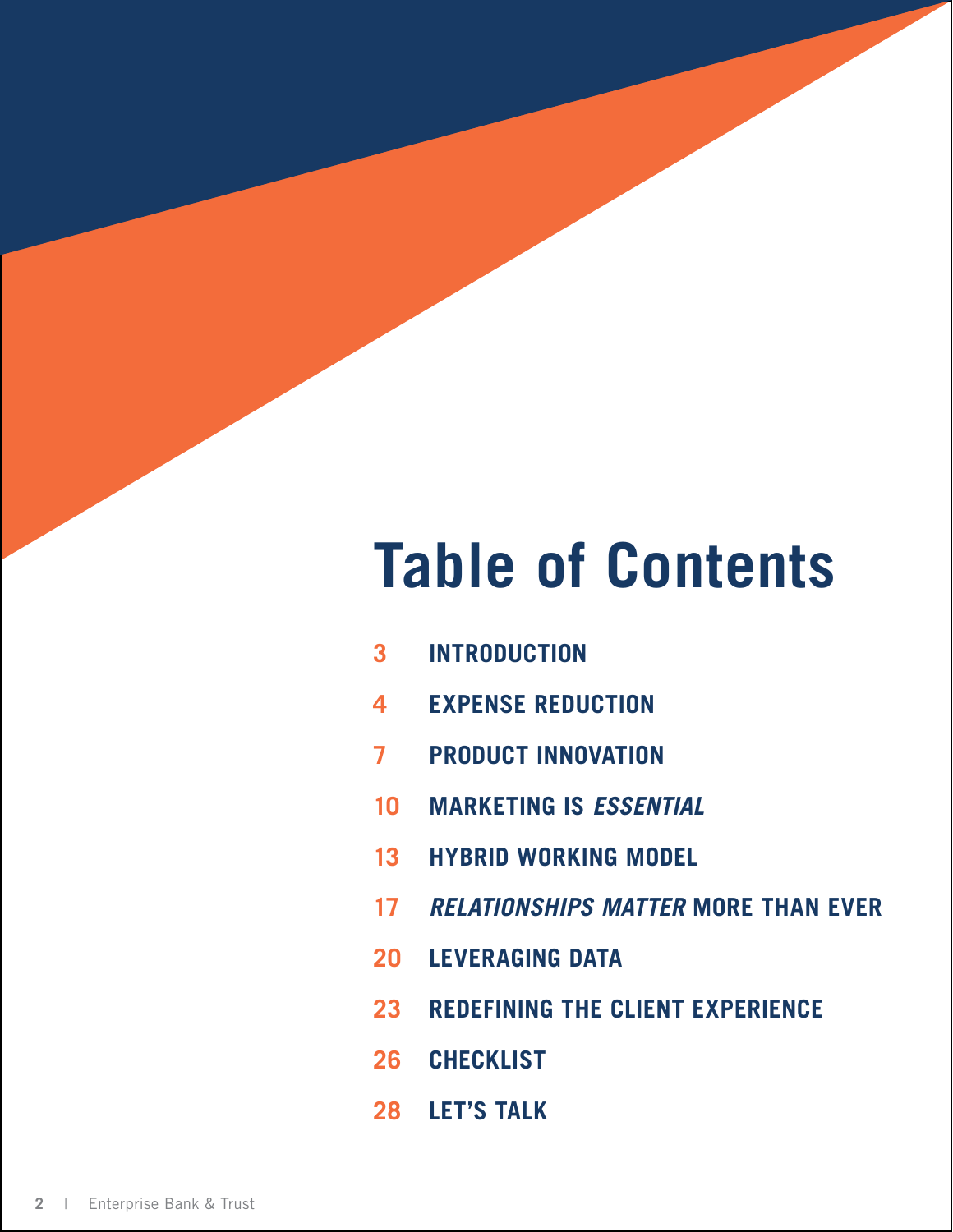# **Introduction**

—

#### **Throughout the global pandemic, Enterprise Bank & Trust surveyed over 600 owners of privately held businesses about how the business world is changing. Here's an inside look at what they told us.**

<span id="page-2-0"></span> $\frac{1}{2} \frac{1}{2} \frac{1}{2} \frac{1}{2} \frac{1}{2} \frac{1}{2} \frac{1}{2} \frac{1}{2} \frac{1}{2} \frac{1}{2} \frac{1}{2} \frac{1}{2} \frac{1}{2} \frac{1}{2} \frac{1}{2} \frac{1}{2} \frac{1}{2} \frac{1}{2} \frac{1}{2} \frac{1}{2} \frac{1}{2} \frac{1}{2} \frac{1}{2} \frac{1}{2} \frac{1}{2} \frac{1}{2} \frac{1}{2} \frac{1}{2} \frac{1}{2} \frac{1}{2} \frac{1}{2} \frac{$ 

The business environment has never been more uncertain or more complex. Facing broken supply chains, continued difficulty finding and keeping talent, heightened customer demands and competitive threats, owners of privately held businesses are facing unprecedented chaos.

This upheaval has created a fervent interest in the power of cash and capital. Interest is now forcing a surge of attention toward financial management. Leaders are thinking differently about raising capital for long-term growth and cash on hand for short-term viability.

The concept that cash is the lifeblood supporting day-to-day business and capital is what grows it is not new. So why do so many businesses find themselves with liquidity problems and cash management issues? And why are so many CFOs and business leaders rapidly changing their focus in the situation we face today? The changing market dynamics certainly complicate any financial strategy; however, equipping your company with information around current and future liquidity will improve your ability to weather future storms.

To guide you on this journey toward uncovering solutions that are sustainable and scalable, we spoke with over 600 business leaders in the community. One thing is clear: cash and capital will continue to have an outsized impact on the success of your business. Let's explore the trends shared, along with insights on how cash and capital decisions are influencing each one.

This report summarizes key findings from our Think Tank survey, which began in February 2020 and continued through the summer. Questions were posed to over 600 business leaders in small and midsize businesses in the metropolitan St. Louis, Kansas City, Phoenix and Northern New Mexico areas. All respondents represent privately held businesses.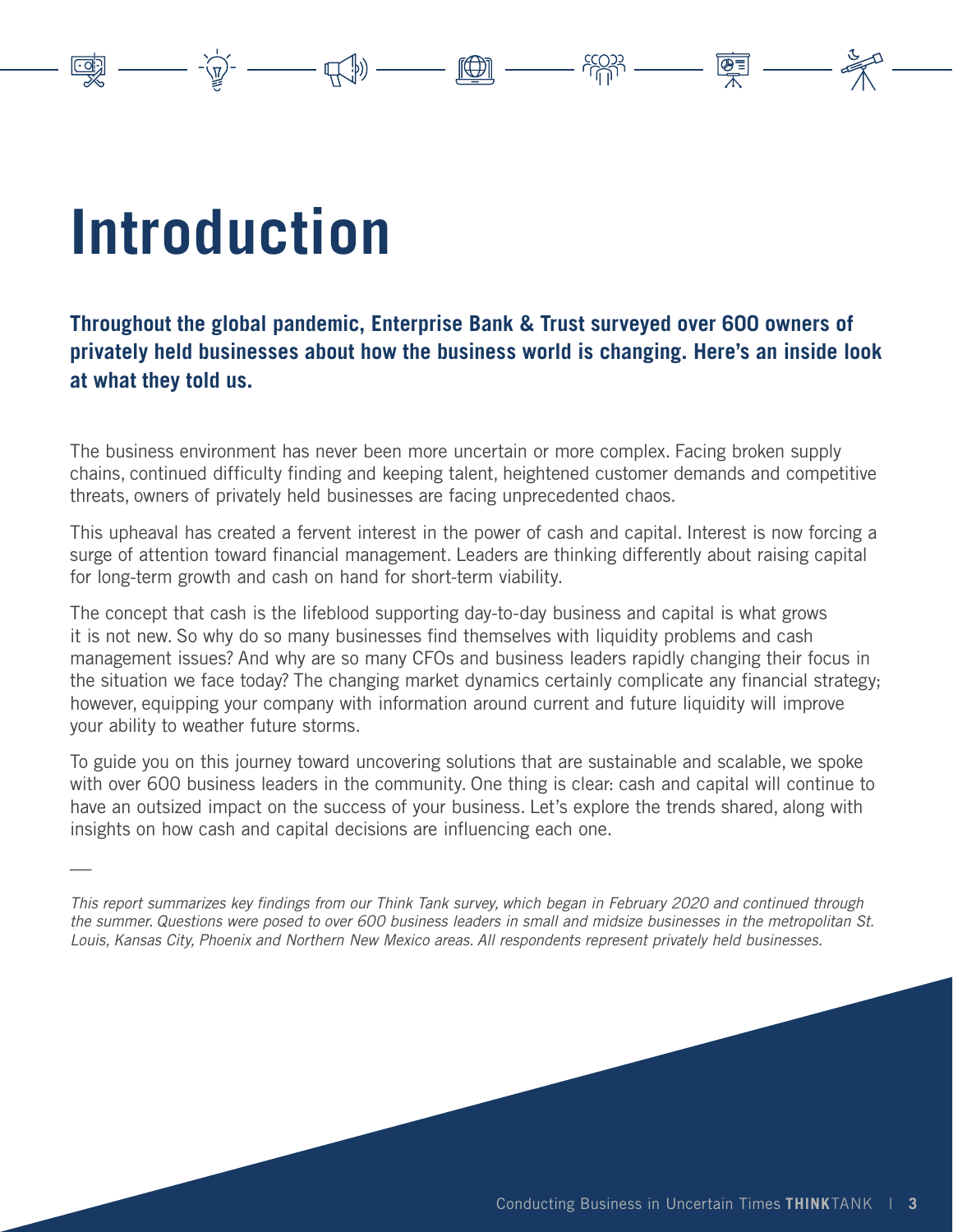<span id="page-3-0"></span>

# **Expense Reduction**

**More than 75% of those working at the best-run midsize businesses consider expense and spend management a priority.1**



**We're looking closely at every expense and redeploying dollars for more efficient spend moving forward."**

> **— STEVE LEIDHOLDT** President and CEO STL Communications

**B**usiness leaders are turning their attention back to cost management fundamentals. Whether you run a big company or a small business, expenses are something a business owner is always looking to minimize. Cutting expenses may sound simple, but according to our survey, it can have a huge impact on financial performance. While cutting expenses may not be easy, it requires creativity and trying out new things you may have never considered. And, if you can reduce your costs and either maintain or improve quality, it becomes a win-win situation.

 $\frac{1}{2} \left( \frac{1}{2} \right)^{2} \left( \frac{1}{2} \right)^{2} \left( \frac{1}{2} \right)^{2} \left( \frac{1}{2} \right)^{2} \left( \frac{1}{2} \right)^{2} \left( \frac{1}{2} \right)^{2} \left( \frac{1}{2} \right)^{2} \left( \frac{1}{2} \right)^{2} \left( \frac{1}{2} \right)^{2} \left( \frac{1}{2} \right)^{2} \left( \frac{1}{2} \right)^{2} \left( \frac{1}{2} \right)^{2} \left( \frac{1}{2} \right)^{2} \left( \frac$ 

Business owners we spoke with are making expense reduction a key exercise moving forward in our new business reality. This involves more than spending time every month analyzing the balance sheet for trends. Business owner Steve Leidholdt, President and CEO of STL Communications, explained how their cash flow is directly improved by their emphasis on expense reduction.

"We're looking closely at every expense and redeploying dollars for more efficient spend moving forward," he said. "We're thinking differently and being more prudent with spend. That's not just cutting costs — it's targeting costs with the best return and asking ourselves what we really need to run the business and grow. This starts with strategy."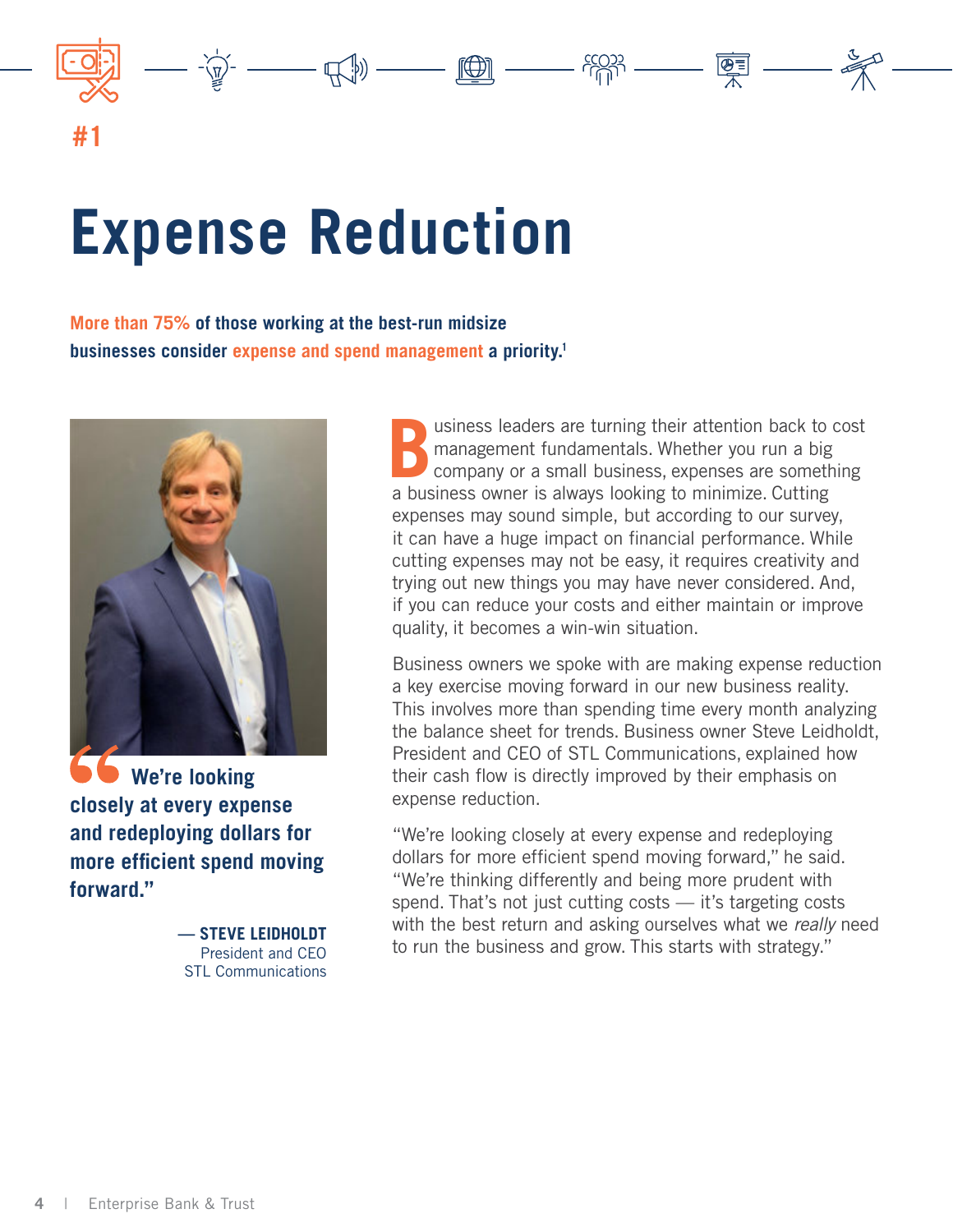

# **EXPENSE REDUCTION Case Study**

David Singer, President and Owner Warehouse of Fixtures

### **CHALLENGE**

As the pandemic unfolded, Singer knew his used office furniture company would be impacted in a negative way. The first thing he did was call his banker. There wasn't a lot of availability on his line of credit, but "Enterprise knew me and my company," he said. "They were able to open up the credit line, which was the first step in helping me stabilize my company."

### **SOLUTION**

After getting a line of credit extension, Singer made expense reduction the next priority. Along with his leaders, he began strategic cost reduction and focused on what was a "good cost" as opposed to nonessential ones or "bad costs." Expenses such as travel, office supplies, thermostat (not needed in an empty office) and gas reimbursements were easy targets. "We continue to go through every line item, and we're careful to avoid cutting strategic expenses that help us grow and instead focus on inefficient or valueless activities." Singer explained that because he has strong relationships with his vendors, he was also able to focus there and work with them on better terms for agreements. This allowed him to tighten his terms and increase the deposit requirement to get 90% of payment ahead of delivery.

### **OUTCOME**

Through this exercise, Singer reduced expenses by 20%. He was also able to minimize layoffs and avoid compromising on the positive employee and client experience the company works hard to create. "These are good expenses that you don't want to cut," he said. Although prompted by the pandemic, it is a best practice in financial management that he said he plans to keep long term.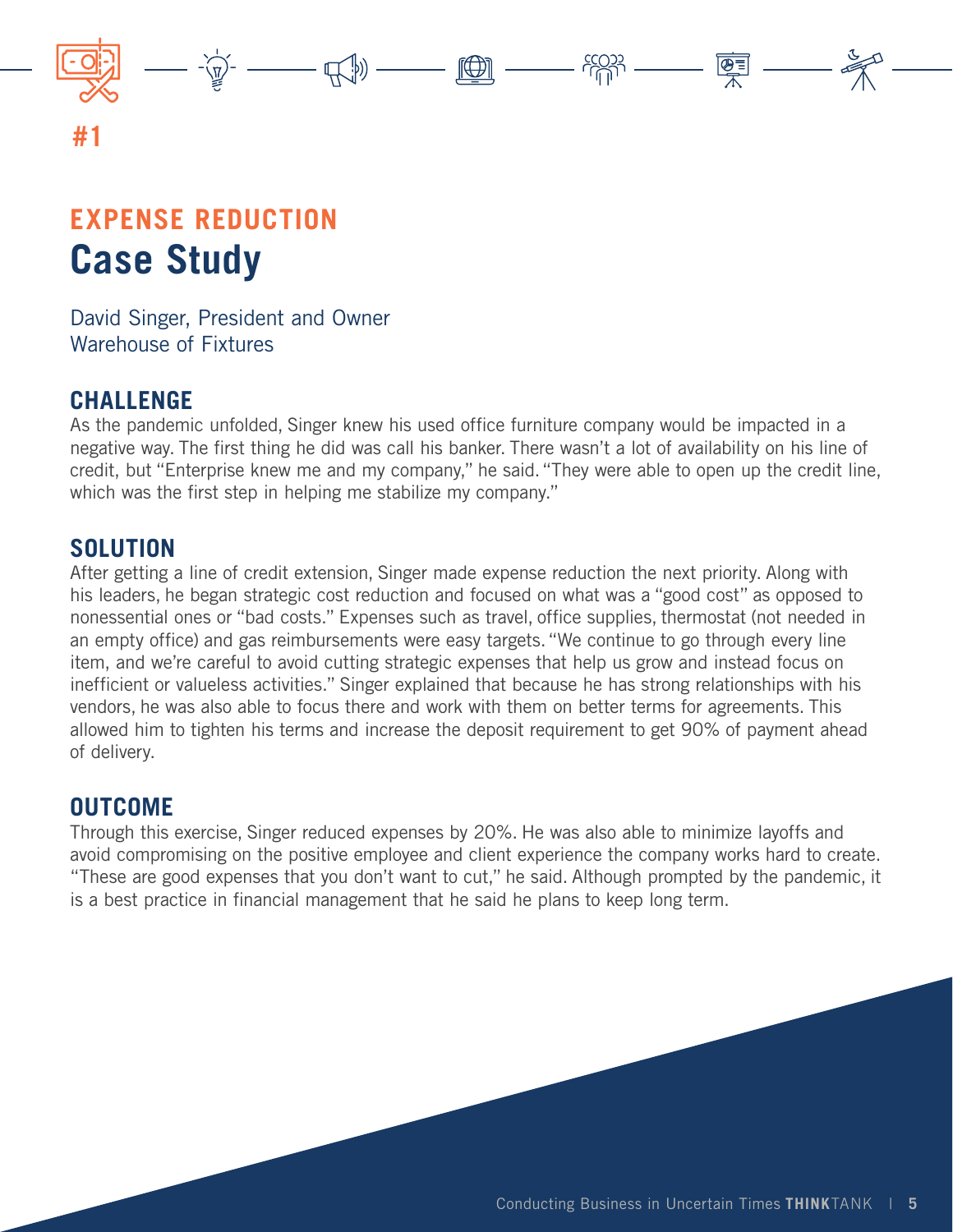

# **EXPENSE REDUCTION Taking Action**

In the post-pandemic world, expense reduction is a differentiator that can produce long-term value within your business. Align cost-cutting with your growth strategy to determine where to make changes, and areas to avoid. Questions to consider for identifying value from expense reduction efforts include:

- $\boxtimes$  In the short term, where are the *quick wins* in the company that help free up cash for short-term liquidity?
- $\boxtimes$  What activities are necessary to keep the "lights on," and are there opportunities to realize savings in these areas?
- Do you have any nonessential capabilities that can be cut, or are there areas where you can lower the service level?
- $\boxtimes$  How can we sustain choices made today once economic conditions improve?
- $✓$  What steps are necessary to create a culture that supports expense reduction throughout your business?

## **TODAY**

- Good expenses vs. bad expenses are established.
- Quick savings wins are used to free up cash.
- Expense reductions are made out of necessity.

- Expense reduction aligns with business objectives.
- Cost-cutting starts with the business strategy.
- Expense reduction is part of company culture.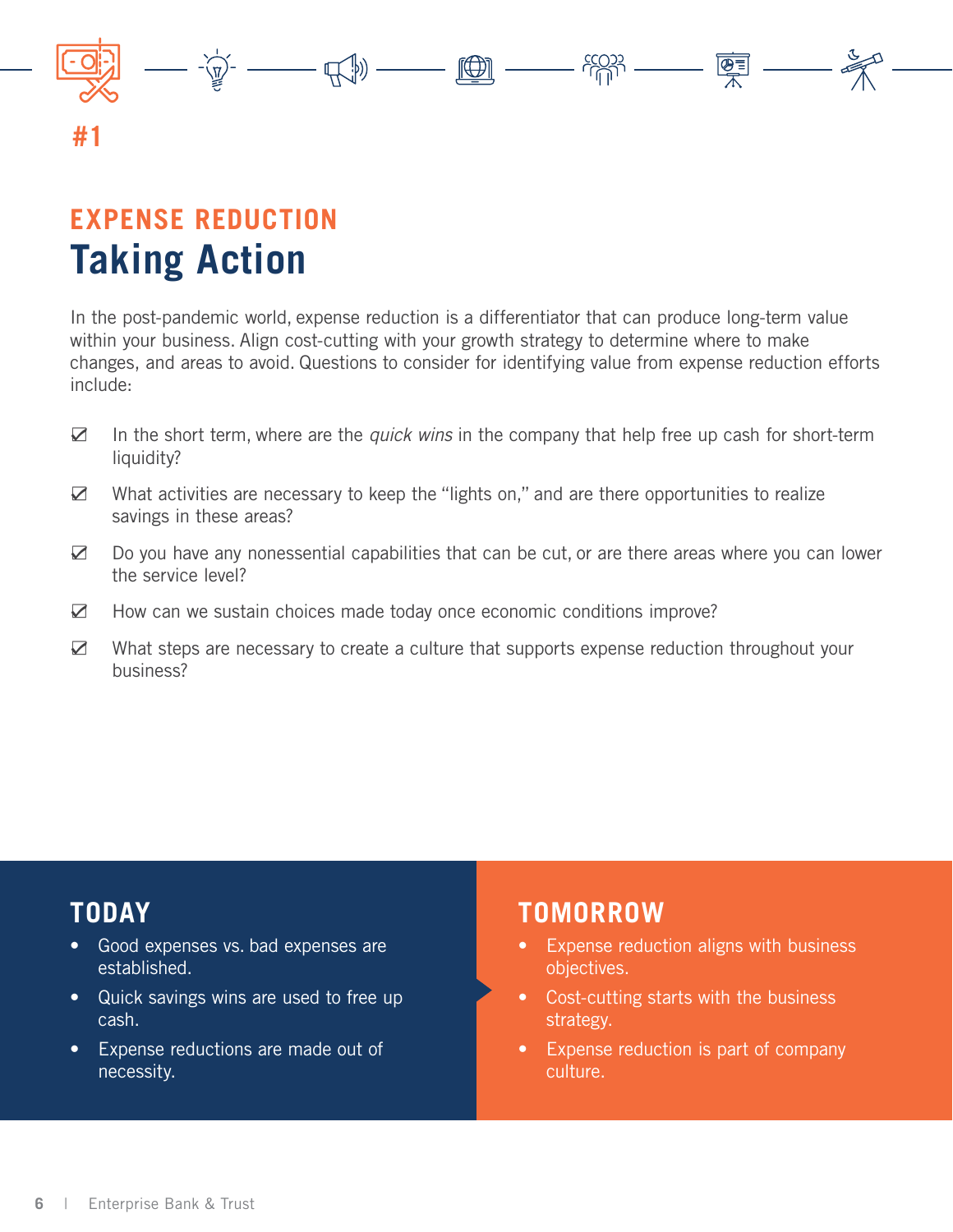# <span id="page-6-0"></span>**Product Innovation**

**A whopping 92% of small-business leaders report pivoting in at least one way during the pandemic, while many have pivoted in multiple ways; only eight percent didn't pivot at all.2**

 $\text{H}_{\text{eff}}(0) \text{ and } \text{H}_{\text{eff}}(0) \text{ and } \text{H}_{\text{eff}}(0) \text{ and } \text{H}_{\text{eff}}(0) \text{ and } \text{H}_{\text{eff}}(0) \text{ and } \text{H}_{\text{eff}}(0) \text{ and } \text{H}_{\text{eff}}(0) \text{ and } \text{H}_{\text{eff}}(0) \text{ and } \text{H}_{\text{eff}}(0) \text{ and } \text{H}_{\text{eff}}(0) \text{ and } \text{H}_{\text{eff}}(0) \text{ and } \text{H}_{\text{eff}}(0) \text{ and } \text{H$ 

The pandemic has changed the way people purchase<br>products and caused notable shifts in demand. The<br>full impact is still unfolding, but one thing is certain<br>where some business leaders see challenges, others see he pandemic has changed the way people purchase products and caused notable shifts in demand. The full impact is still unfolding, but one thing is certain: opportunities. Organizations and workers in all industries are reinventing how they provide access to customers, price products and communicate value.



**#2**

The current environment offers unprecedented opportunities for smaller companies that are able to move quickly and be adaptive with their solutions. One example of imagination used to sustain post-crisis revenues

is the Event in a Box, launched by St. Louis-based marketing firm Notion. The product is a customized solution that provides an alternative to existing conferences or events in which a turnkey kit is shipped directly to event registrants.

"Before the crisis, a third of our revenue came from work related to on-site events," said Louis Kokenis, Partner and Executive Creative Director at Notion. "When the pandemic hit, those events came to a screeching halt. This Event in a Box concept was born out of the challenges our clients were facing. Our clients had events planned and needed an alternative. This concept brings the on-site experience to the attendee, right to their doorstep."



 **Before the crisis, a third of our revenue came from work related to on-site events."**

**— LOUIS KOKENIS** Partner and Executive Creative Director Notion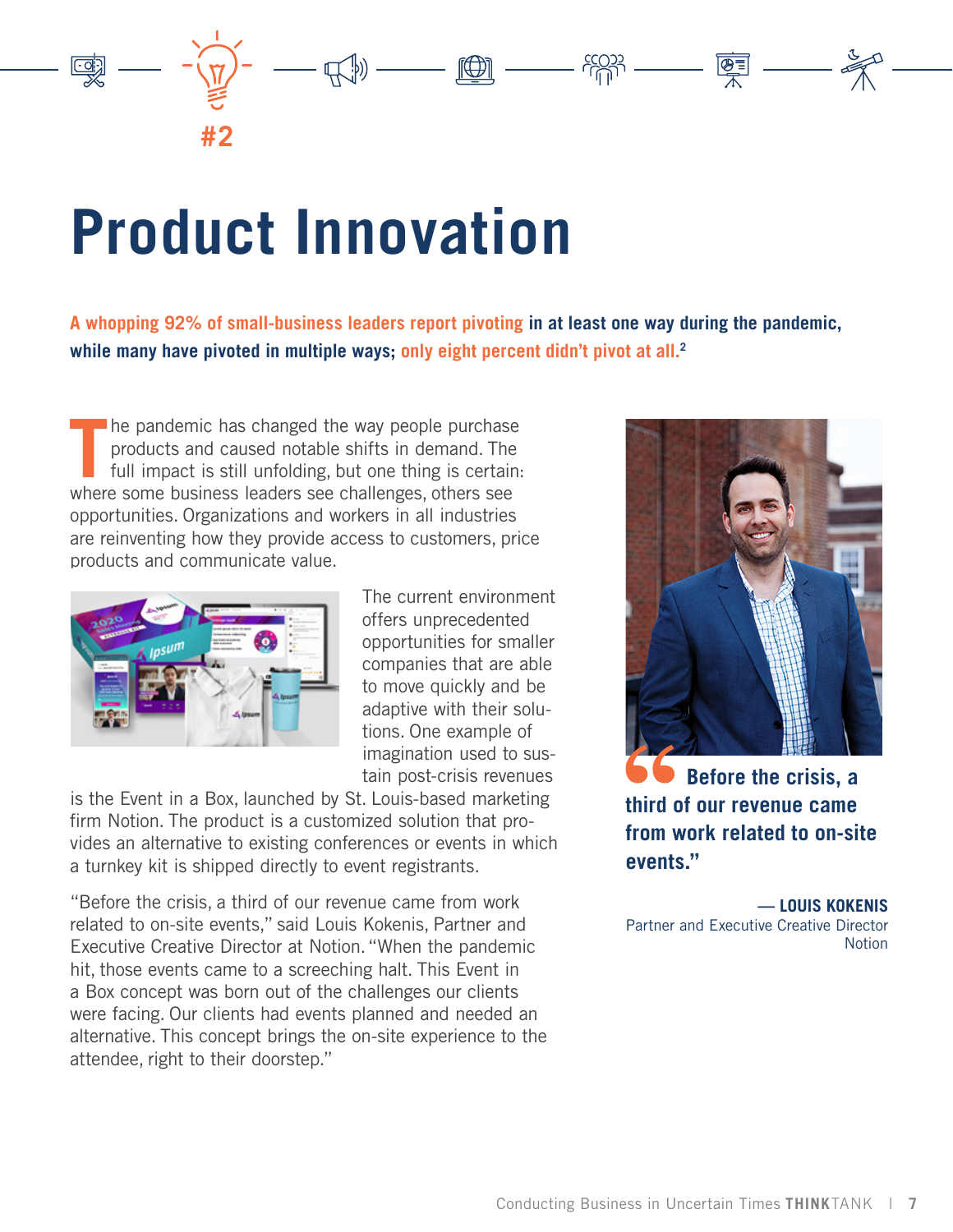

# **PRODUCT INNOVATION Case Study**

Steve Leidholdt, President and CEO STL Communications

### **CHALLENGE**

For STL Communications, a telecommunications company specializing in voice, networking, storage and managed service/cloud services, demand has increased throughout the pandemic. Like so many businesses, keeping up with demand, delivering and staying focused on new opportunities to keep the pipeline strong can prove challenging. In fact, Leidholdt said many of the company's new business opportunities came from trade shows.

### **SOLUTION**

Leidholdt worked to ensure that the event dollars were redeployed and invested in other new business strategies. "To replace the event revenue, we're leaning into technology, the very thing we specialize in," said Leidholdt. "Normally, our buyers travel to multiple vendors and sit through several demonstrations in order to get a clear idea of how technologies perform. We developed a STL Mobile Learning Center that can travel to our customers so they can experience products and learn how they are used to create clear communication."



### **OUTCOME**

Leidholdt said that providing customers with a controlled environment that travels to clients has been well-received. This is one of the many ways he and his team are creating opportunities in this new environment. They are also developing new offerings including fractional CIO capabilities. "We need to know that our investments will bring revenue after this crisis. Having a strong bank that knows you, by your side, is more important now than ever to help maximize investments, long term," he said.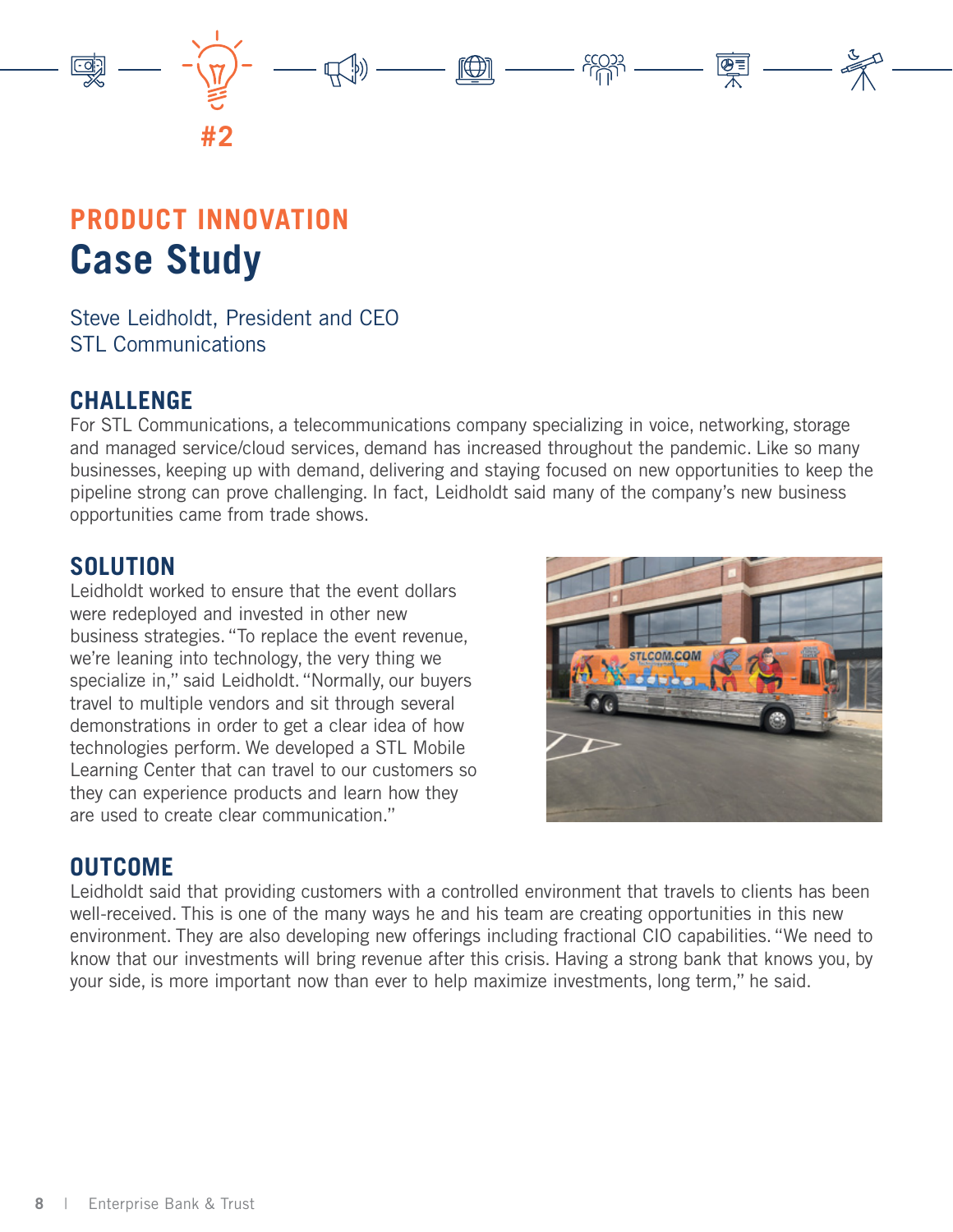

# **PRODUCT INNOVATION Taking Action**

Making the best use of your finances should be a key element in assessing new business/ product opportunities in uncertain times. Everyone is in the same boat and looking to replace lost opportunities. With limited resources, you may need to pass up promising opportunities if pursuing them would mean using essential funding. Alternatively, if you have the resources, competing may be less expensive during a downturn. Every element of working capital should be considered. Use this checklist to evaluate opportunities:

- $\boxtimes$  Identify key drivers of your company's growth to understand where to prioritize.
- $\boxtimes$  Innovation can come from new services and making existing ones more efficient. Consider whether you have the right systems for growing your business.
- $\boxtimes$  Know what your customers feel and do, and why. Set up voice of the customer programs to listen for references to shifts you can get in front of.
- $\boxtimes$  Consider revamping your product messaging and positioning. Crafting the right message that highlights the most valuable features of your product during this economic environment can be all the change required to generate more revenue.
- ܇ Consider altering your pricing strategy using subscription, bundling/unbundling and results-based pricing, to name a few.

## **TODAY**

- Focus on your core areas of strength.
- Evaluate your competition's pricing.
- Know your customers better than ever.

- Selectively invest to enhance products and market share.
- Evaluate your pricing and ensure you have the right strategy.
- Focus on value over price deliver products your customers value.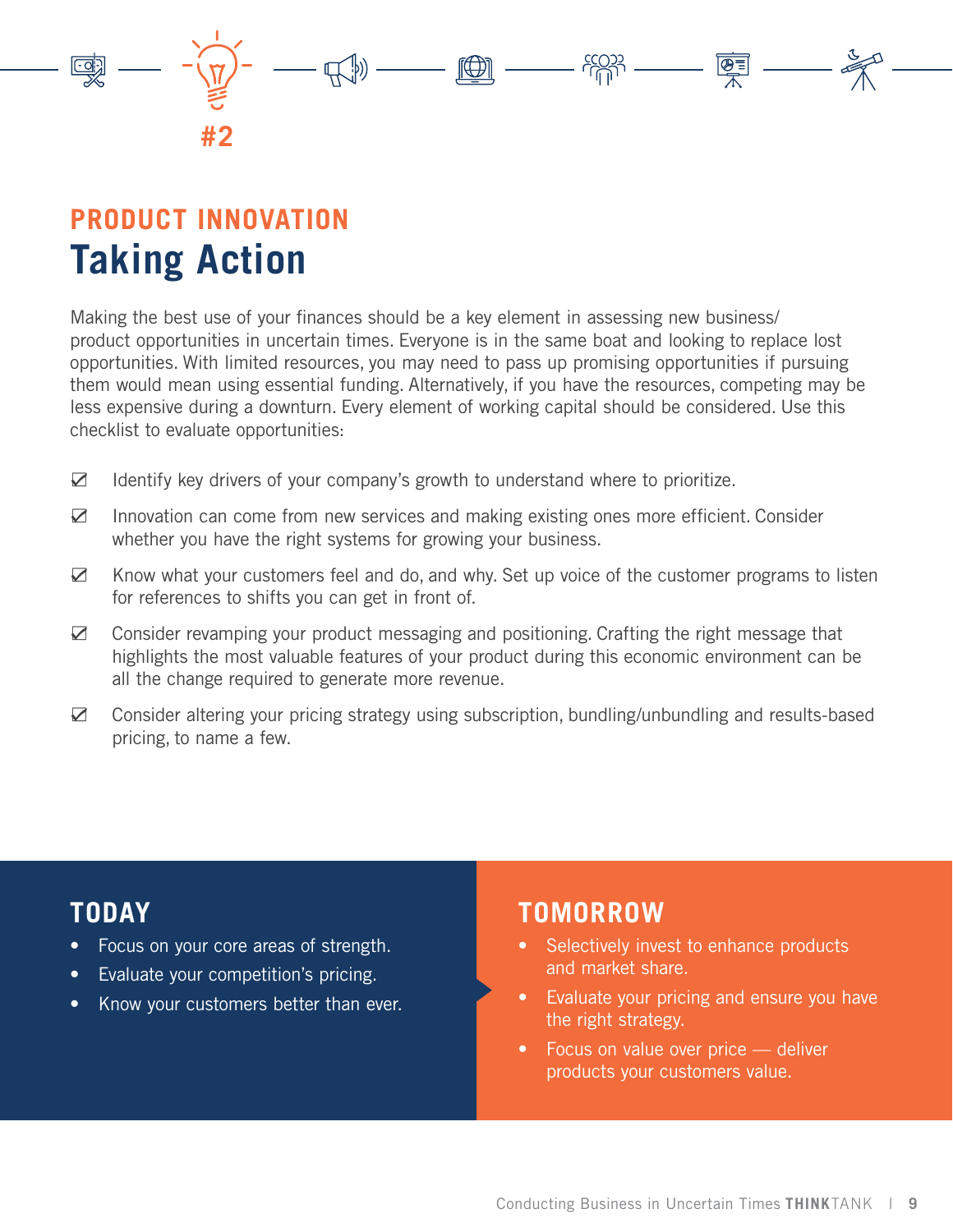<span id="page-9-0"></span>

# **Marketing Is** *Essential*

**Harvard Business School studied 4,700 companies that went through a recession and found that "firms that cut costs faster and deeper than rivals ... have the lowest probability — 21% — of pulling ahead of the competition when times get better."3**

In challenging times, marketing may be the last thing on a<br>business owner's mind, especially since proven marketing<br>tools — events, trade shows and sponsorships — are on<br>hald for now Hougher what some business owners overl n challenging times, marketing may be the last thing on a business owner's mind, especially since proven marketing hold for now. However, what some business owners overlook is a crisis of this magnitude creates business opportunities. Now is the time to focus on activities that capture revenue, build your brand and expand relationships with existing customers.

We're seeing companies become more agile and increase marketing investments by finding more strategic, creative ways to engage audiences. They are spending smarter. Nancy McCullough, Founder and CEO of e2E, a Kansas City-based business management solutions firm, reaffirms this approach for her company and believes that marketing should not be considered discretionary spend.

"Before COVID-19 hit, business development consisted of a lot of networking," said McCullough. "Now we're spending time on content marketing, and planning ahead with new solutions. We aren't standing still for a minute." McCullough shared three key learnings that reaffirm her belief in ramping up marketing spend and directing future spend:

- 1. Long-term client relationships are more critical now than ever.
- 2. Flexibility is critical with clients.
- 3. Client communication is critical and more important than ever.

"Our marketing approach is to place more focus on current clients now as opposed to acquiring new clients."



 **Before COVID-19 hit, business development consisted of a lot of networking."**

**— NANCY McCULLOUGH** Founder and CEO e2E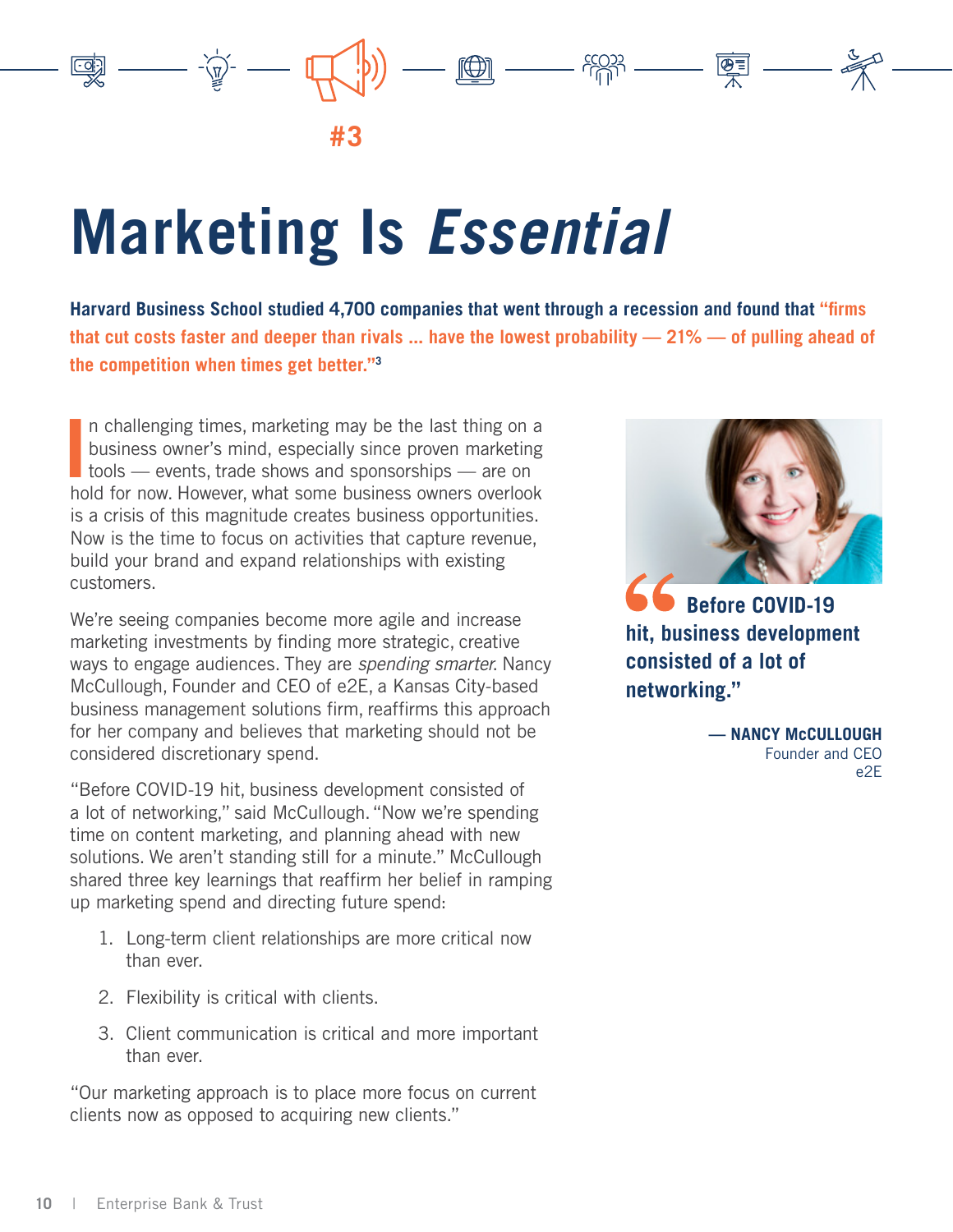

## **MARKETING IS** *ESSENTIAL* **Case Study**

Paul Hamilton, President and Owner Hamilton Hospitality

### **CHALLENGE**

The restaurant and hospitality industries have unquestionably been hit hard by the pandemic. For many restaurateurs, the future remains unknown, and reopening is posing even more challenges. Paul Hamilton, owner of St. Louis-based Hamilton Hospitality, a portfolio of restaurants and catering venues, knew he needed to move fast when COVID-19 hit the U.S. "We started preparing immediately to shut down. I contacted my banker at Enterprise and started the process of freeing up cash as quickly as possible. It was clear to me very early on that the restaurant industry would be decimated," he said.

#### **SOLUTION**

During the closure, Hamilton took the opportunity to redesign his restaurants with new layouts for distancing, created new menus and designed new procedures. He reevaluated price points for his fine dining establishments, deep cleaned and refurbished all his locations and extensively planned for the promotion of health and safety protocols. Hamilton also ramped up marketing using email and social media to promote his efforts, including a series of special events for guest dining and banquet space enhancements.

### **OUTCOME**

Hamilton found himself in a different position than most restaurant owners due to careful planning, extensive experience, long-term savings and a laser focus on marketing throughout good times and difficult ones. A masterful storyteller, Hamilton increased his focus on public relations, resulting in feature stories highlighting his safe dining experience and successful management by many media outlets. Hamilton's employees are back at work and received pay increases, and the company is in a good cash position.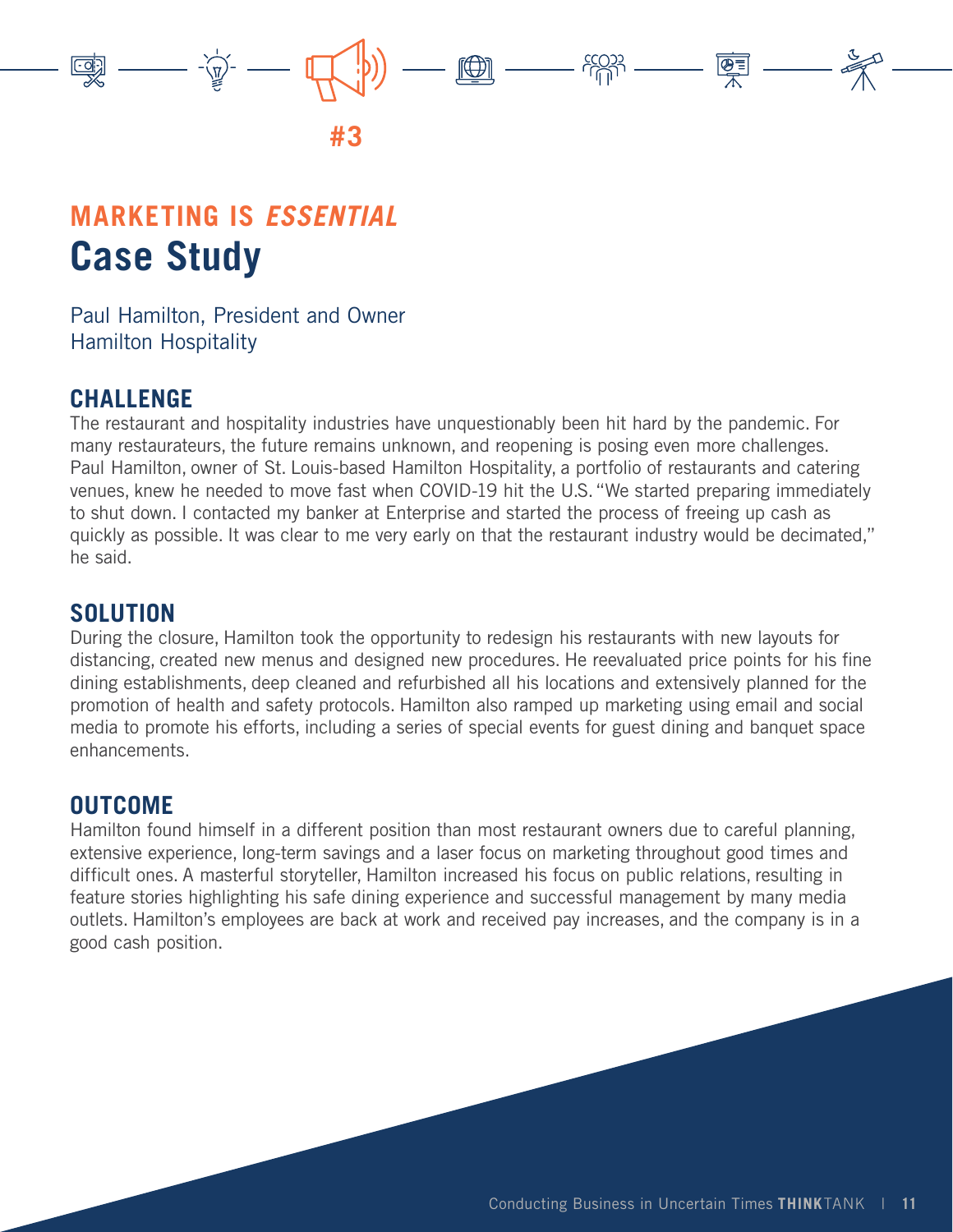

## **MARKETING IS** *ESSENTIAL* **Taking Action**

Reducing marketing expenses does not have to mean reducing marketing. What privately held companies do to capture revenue today will be the foundation for future growth. Staying on top of the latest trends and understanding new customer behaviors are key in driving successful marketing strategies moving forward. There are so many ways to communicate with customers as well as many tools to make that communication faster and smoother. In fact, many technology providers are offering their products for free right now. If the resources cannot be found to increase marketing spend, consider these opportunities you have for lower-cost marketing tactics:

- $\boxtimes$  Automate email and outreach using technology solutions.
- $\boxtimes$  Collect customer data in a free customer relationship management (CRM) system. Check out HubSpot's free CRM.
- $✓$  Ensure your culture remains strong! Provide creative and engaging ways for your employees to build relationships in a hybrid work setting. St. Louis-based workplace culture platform [Bonfyre](https://bonfyreapp.com/smb-solution) is offering its app free for the first six months.
- $\boxtimes$  Seek client and employee feedback using SurveyMonkey and other free surveying services. Track and measure responses over time for comparative data.
- $\boxtimes$  Social media is a powerful and costeffective way to build your following across multiple different sites.
- $\boxtimes$  Host virtual small-group meetings to replace in-person events with customers and prospects. Both Zoom and Skype have a free service for groups, and this includes recording, screen share and chat capabilities.
- $\boxtimes$  Work on grassroots marketing campaigns which cost very little. Ask customers for testimonials and referrals.
- $\boxtimes$  Attend free online business courses such as [Enterprise University](https://www.enterprisebank.com/eu) for more ideas on how to continue sales and marketing efforts on a budget.

## **TODAY**

- Adapt, optimize and adjust marketing priorities and budget.
- Understand what drives value with your customers and evolve to meet changing needs.
- Monitor competitive activity for opportunities.

- Invest in affordable marketing such as PR and social.
- Double down on brand campaigns; share stories of goodwill and show your humanity.
- Ramp up digital delivery of marketing.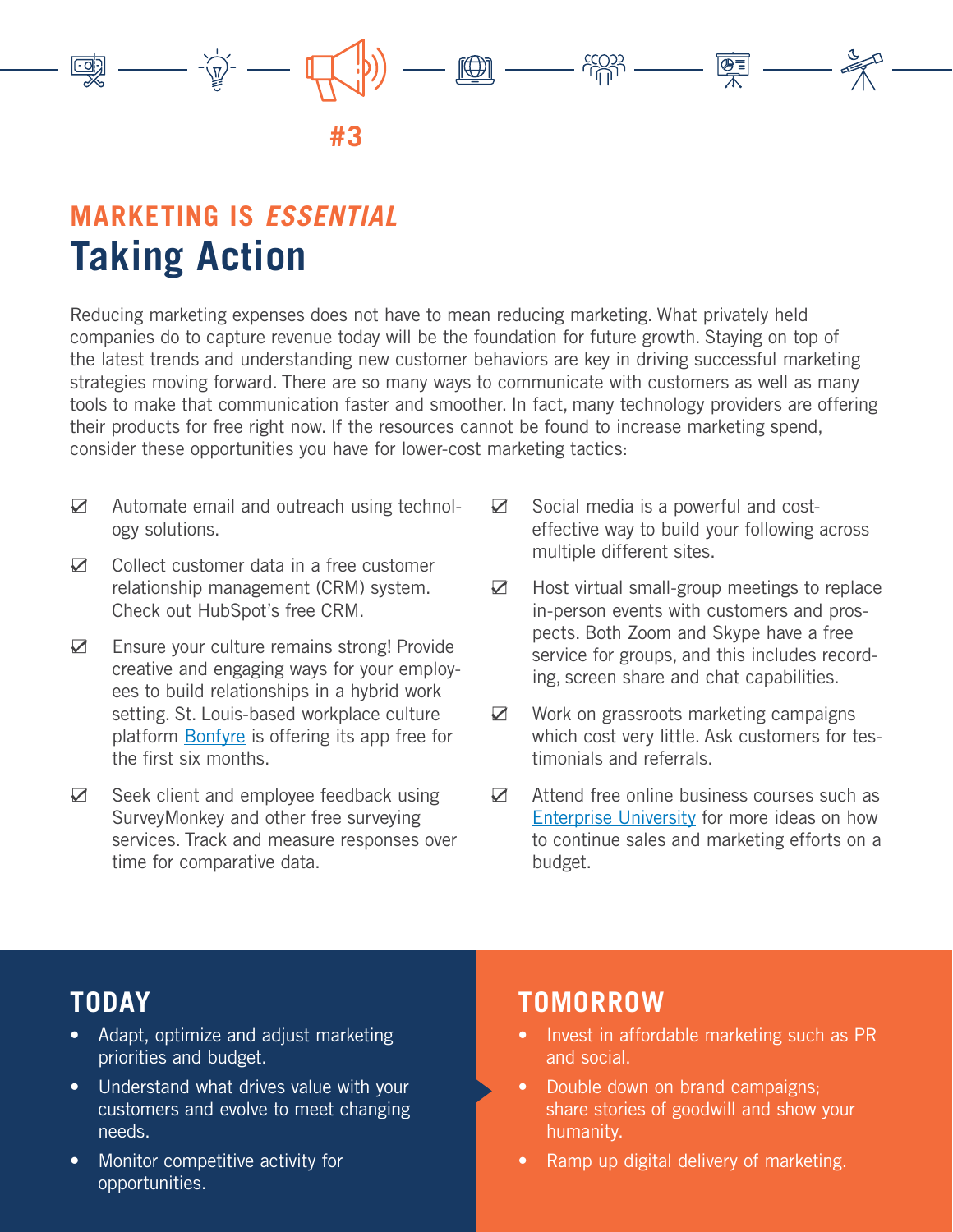

# <span id="page-12-0"></span>**Hybrid Working Model**

**According to the U.S. Census, about 5% of American workers primarily worked from home in 2017. The Bureau of Labor Statistics noted that in 2018, 29% of workers had the option and ability to work at home. Today, Gallup estimates that 53% of U.S. employees are working remotely.4**



 **Many on our staff have childcare challenges, and for now, being adaptable is working for us."**

> **— LISA O'BRIEN ENGER** Chief Operating Officer U.S. Farmers & Ranchers Alliance

**Many companies are considering extending work-from-<br>
In the practices even after COVID-19 restrictions are<br>
lifted. Does this mean the modern office is now a<br>
thing of the post? Wherever you fell in this debate are thing** home practices even after COVID-19 restrictions are lifted. Does this mean the modern office is now a thing of the past? Wherever you fall in this debate, one thing is certain: while offices might get smaller, owners of privately held businesses are telling us their offices are not going away.

 $\begin{picture}(120,10) \put(0,0){\line(1,0){10}} \put(15,0){\line(1,0){10}} \put(15,0){\line(1,0){10}} \put(15,0){\line(1,0){10}} \put(15,0){\line(1,0){10}} \put(15,0){\line(1,0){10}} \put(15,0){\line(1,0){10}} \put(15,0){\line(1,0){10}} \put(15,0){\line(1,0){10}} \put(15,0){\line(1,0){10}} \put(15,0){\line(1,0){10}} \put(15,0){\line($ 

Lisa O'Brien Enger, Chief Operating Officer at the U.S. Farmers & Ranchers Alliance, shares that her organization has embraced working remotely and providing flexibility for employees. "Many on our staff have childcare challenges, and for now, being adaptable is working for us. Our lease is up soon, and the timing couldn't be better. We're considering all options moving forward for our space needs, including staggering shifts, providing flexible work arrangements and having some work from home permanently. The design of our workspace will change drastically," Enger said.

Andrew Morgans, owner of Kansas City-based Marknology LLC, a full-service e-commerce company, is well-positioned for work from home. However, Morgans said, "Being a family business, our employees really miss the workplace environment. Being together in an office is really not replaceable."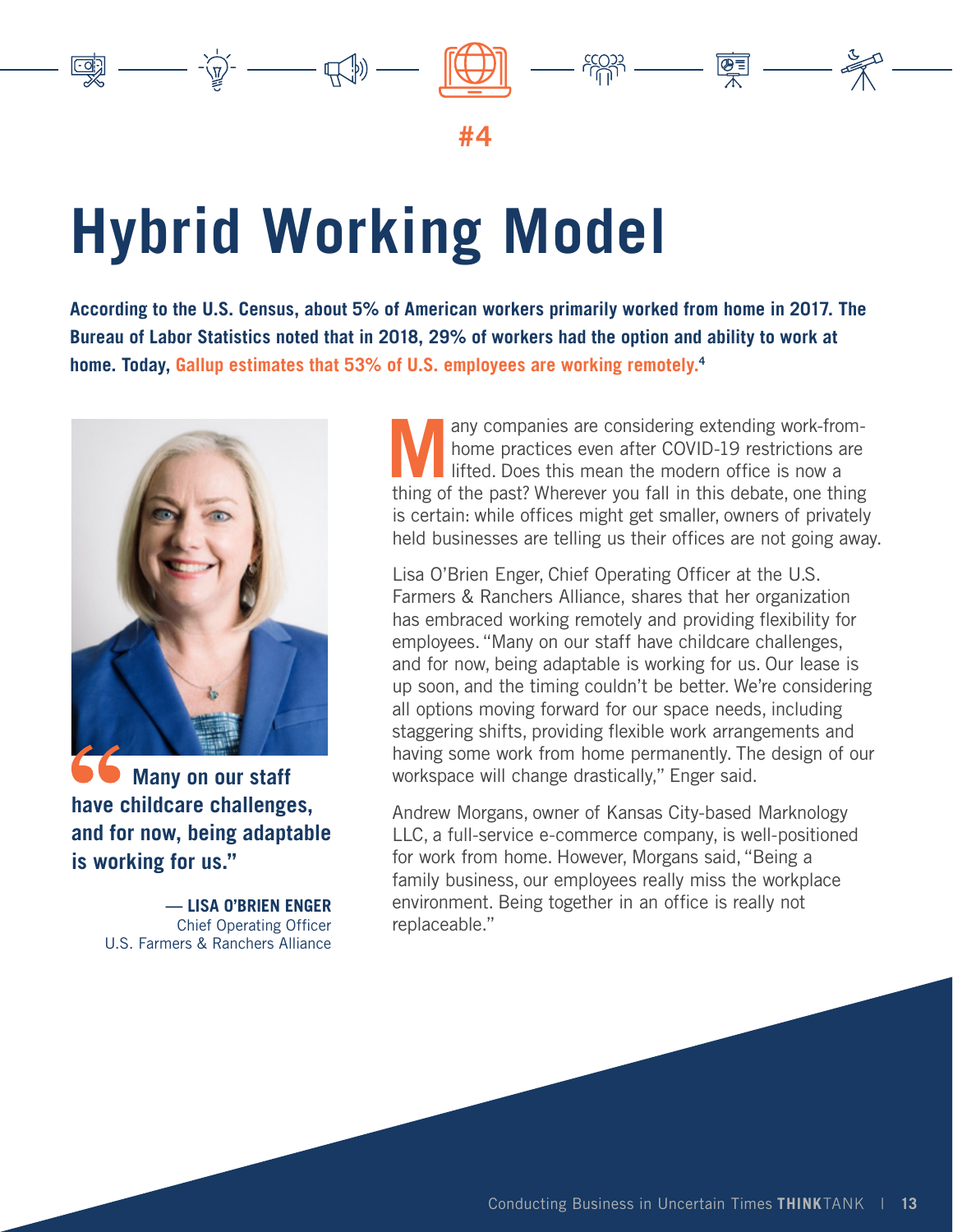

Employees at marketing firm Notion have had a similar experience to the U.S. Farmers & Ranchers Alliance. "Our work is very conducive to work from home," Kokenis explained. "We have a lot of young employees who live alone, so we're doing a lot to make sure everyone is feeling connected and engaged." For Notion, this means virtual happy hours, virtual yoga and delivering chips and salsa to employees for Cinco de Mayo, and deliberately working to protect the culture of the company. "Mental health is a big issue with social distancing, so we're focused on the physical and mental well-being of our employees."

## **PROS FOR EMPLOYERS**

- Increased geographic diversity opens up the talent pool
- Great for employees who want flexibility and can balance work and personal life
- Save time commuting; more productivity
- Lower real estate and associated costs

## **CONS FOR EMPLOYERS**

- Doesn't suit every employee
- Productivity concerns
- Many roles require a physical presence
- Some employees have difficulty with work-life balance

**Sixty percent of those working from home would prefer to continue doing so after stay-at-home orders lift.5**

**Americans who work from home put in an extra three hours per day on average.6**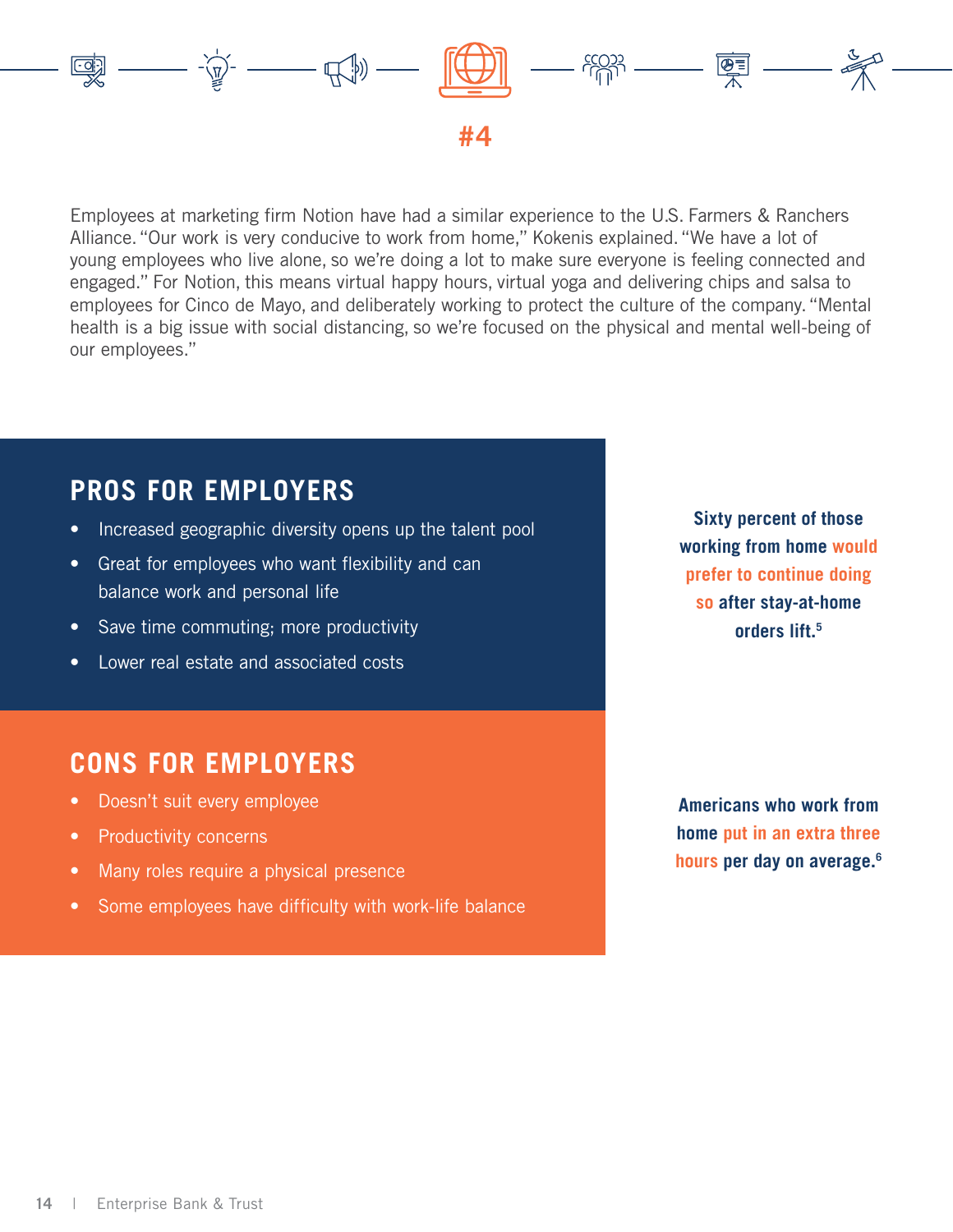

# **HYBRID WORKING MODEL Case Study**

Bret Oettmeier, President and CEO Cobalt Ventures

### **CHALLENGE**

For Bret Oettmeier and his team at Kansas City-based Cobalt Ventures, a private equity firm with a focus in health care, the work-from-home mandate represents a new normal. "The challenge in health care and our space is there are a lot of intermediaries. Fortunately, we invested in transformational technology with our portfolio companies that helped prepare us — and them — for a black swan crisis like this one," Oettmeier said. "Our real challenge is the lack of trade shows and events where we often find new investment opportunities. That is a big source of leads for us."

#### **SOLUTION**

Looking forward, Cobalt Ventures plans to reduce leases and their brick-and-mortar footprint. "People have freedom and flexibility," said Oettmeier. "No one wants to go back to working in an office every day." Oettmeier described the new normal as being a paradigm shift needed in health care. Some health care organizations were still sending faxes and now doctors have the technology and support from the system to see patients where they are — they have more options for a hybrid. Oettmeier believes this will drive even more robotic process automation and, ultimately, remove cost and waste from the health care system. Health care companies are free to run leaner, with fewer restrictions on where and how they see patients.

#### **OUTCOME**

According to Oettmeier, the new workplace "is all about having options." The future has never been brighter for them. To combat the lack of events, Oettmeier and his team are focused on strategic partnerships and taking advantage of the virtual events that are replacing live ones. "We are seeing many events become hybrid, and there's going to be a way for people to participate virtually, so we'll be prepared," he said. With a heavy commitment to SaaS health care companies, upgrades to communications and technology and building data and analysis systems, they are prepared and positioned to run lean and remote and to offer the flexible options people want.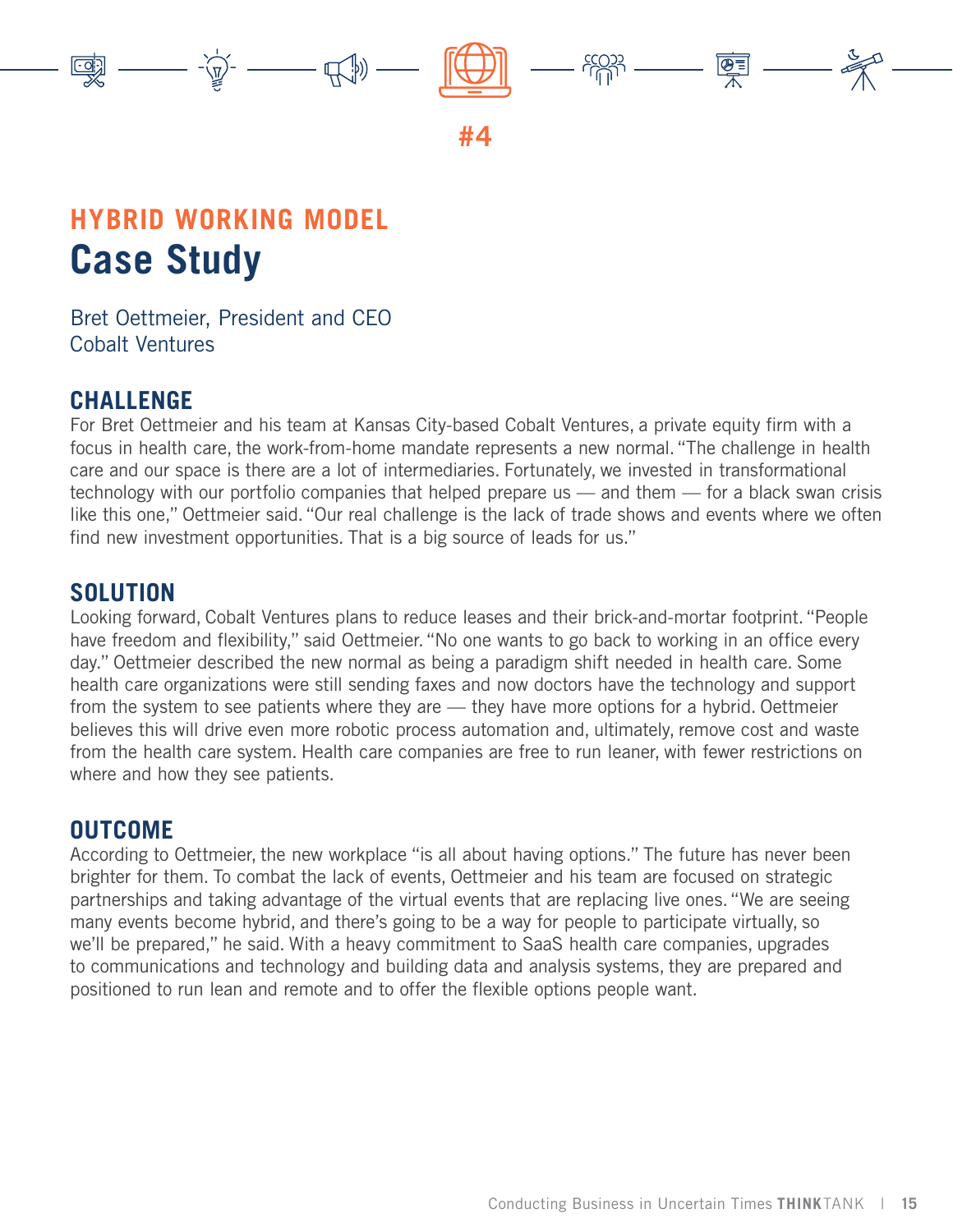

## **HYBRID WORKING MODEL Taking Action**

There are a myriad of factors for business owners to consider, including geography, business and the workforce, before determining the future new normal of your workplace. For a comprehensive checklist on how to communicate your return-to-work process and gain support, reference [this report](https://fleishmanhillard.com/wp-content/uploads/meta/resource-file/2020/return-to-work-checklists-for-employee-communicators-1590067505.pdf)<sup>7</sup> produced by the FleishmanHillard Talent and Transformation Team.

Not every company is going to stick with a completely work-from-home model as the worst of the crisis subsides. To get the best of all worlds, you should:

- $\boxtimes$  Carefully consider ways to capture the benefits whatever they are found from new workflows during this time.
- $\boxtimes$  Understand there is no right or wrong way to structure your workplace for the long term after COVID-19. So much depends on how you go to market, your business and your industry.
- $\boxtimes$  Pay attention to *how you communicate*. This part can go terribly wrong, so be sure you get it right.
- $\boxtimes$  Ultimately, how you structure your workplace environment is about promoting the health and safety of your people — and it is important to send strong messages about your concern for their well-being. Your approach will have a big impact on employee engagement — and your reputation.

## **TODAY**

- Upgrade technology for remote workers.
- Ask employees for feedback and engage.
- Enlist health care and industry experts.

- Communicate your plan and policy with clarity.
- Expect resistance and be ready for exception requests.
- Equip leaders with tools they need to communicate changes.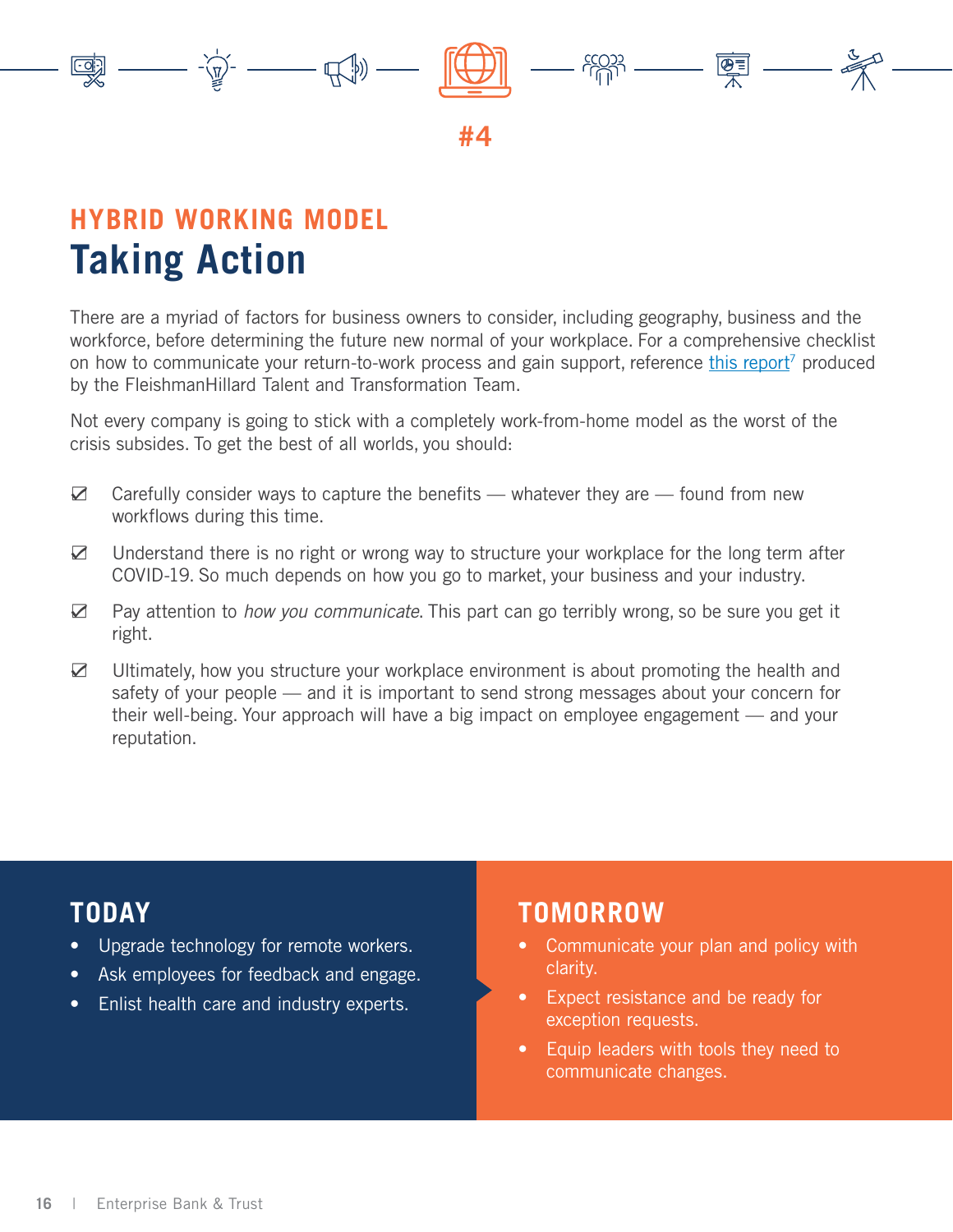<span id="page-16-0"></span>

# *Relationships Matter* **More Than Ever**





 **When a crisis happens, it's too late to form a relationship."**

**— ED HONESTY** President and Chief Operating Officer Best Harvest Bakeries

oday, more than ever, your current relationships are t most valuable source of revenue. Regardless of your unique situation, this is the time to double down on your strategic relationships and focus on your ecosystem oday, more than ever, your current relationships are the most valuable source of revenue. Regardless of your unique situation, this is the time to double down on of key relationships with mentors, clients, board members and advisors like your banker, attorney and accountant. Your colleagues are your competitive advantage.

Ed Honesty, President and Chief Operating Officer of Best Harvest Bakeries, continually stresses the importance of having a good relationship with your banker because of unforeseen situations like COVID-19 that impact business owners. "When a crisis happens, it's too late to form a relationship," he said. Honesty's banker at Enterprise and his accountant have taken many years to understand his business, their forecasting projections and expenses. Most recently, the Kansas City-based company entered deals with new, prestigious national brands. "Having relationships in place with a team of advisors made these deals possible. They helped to ensure I could cover a rise in expenses due to health and safety costs and increase my line of credit for operational efficiencies," Honesty said.

It is equally important to have a transparent relationship with all the business partners in your ecosystem, including suppliers, vendors and clients. Continuous engagement with your supply chain is vital, especially when in-person meetings are not possible. Whatever your situation is moving forward, talk it out with your key partners.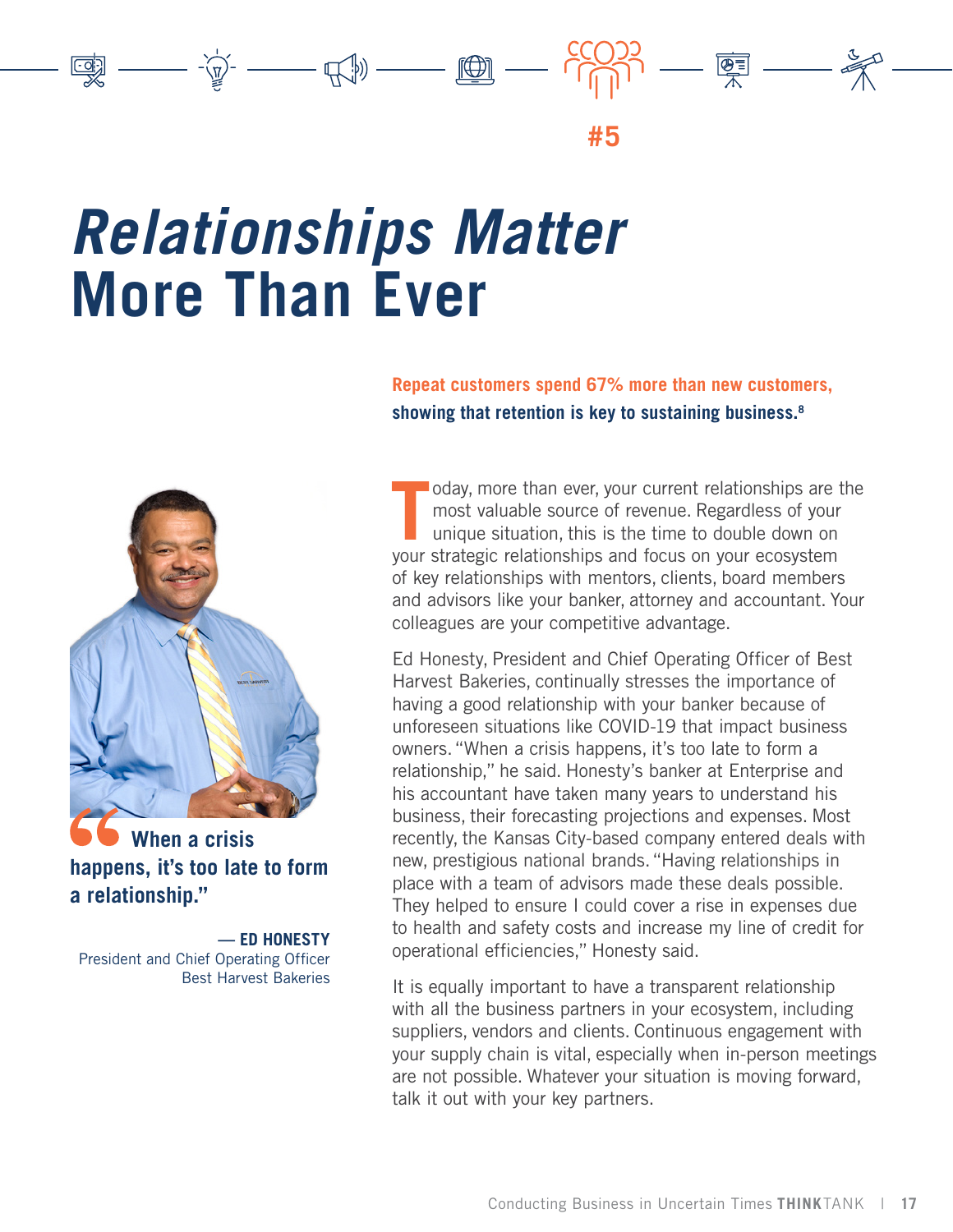## **RELATIONSHIPS MATTER Case Study**

Beverly Cruz, Vice President of Operations Albuquerque Economic Development (AED)

#### **CHALLENGE**

AED is a private, nonprofit organization whose mission is to recruit new employers and industries and help local companies grow to generate quality job opportunities in the Albuquerque metro area. Delivering programs, tours and meeting visitors are the staples of AED's ability to carry out their mission. For any nonprofit, especially relying on membership, these are uncertain times. Some of AED's members are thriving, and some are struggling. Delivering programs, staying connected and continuing to provide a positive experience all remain vital and are not slowing down with the crisis.

 $\sum_{i=1}^{n-1} \frac{1}{i} \sum_{i=1}^{n} \frac{1}{i} \sum_{j=1}^{n} \frac{1}{j} \sum_{i=1}^{n} \frac{1}{j} \sum_{i=1}^{n} \frac{1}{i} \sum_{j=1}^{n} \frac{1}{j} \sum_{i=1}^{n} \frac{1}{j} \sum_{i=1}^{n} \frac{1}{j} \sum_{j=1}^{n} \frac{1}{j} \sum_{i=1}^{n} \frac{1}{j} \sum_{i=1}^{n} \frac{1}{j} \sum_{i=1}^{n} \frac{1}{j} \sum_{i=1}^{n} \frac{1$ 

### **SOLUTION**

No one knows what the second half of the year holds. For Cruz, this means making projections and scenario planning. "Preparing our finances is a daily activity for us. Everything has gone virtual, and interpersonal relationships and connections continue to be huge for us because of these technological capabilities. We use Zoom, YouTube and Livestream. Anything we can do to meet with prospective investors, members and visitors, we'll do it," she said.



 $\overline{\mathbb{F}}$   $\overline{\mathbb{F}}$ 

**#5**

 **Business technology is here to stay, but we'll never lose the people connection. We'll always go back to that."**

**— BEVERLY CRUZ** Vice President of Operations Albuquerque Economic Development (AED)

As Cruz and AED employees work hard to create opportunities, cash flow is still top of mind. "I live and breathe cash flow. We are more intimately engaged with our strategic partners like Enterprise than ever before. Together, we're considering many different financial vehicles that can help us achieve the goals of the organization even if things get tight. We'll be ready."

#### **OUTCOME**

There is still a tremendous opportunity and interest from companies looking at Albuquerque as a place to call home. Visitors to the city can take a virtual tour, and technology is enabling even more conversations than before the pandemic. According to Cruz, "Everything still goes back to relationships. We can still show you a space available for occupancy; it's just a different experience." For organizations like AED, embracing technology is providing an ability to connect and maintain value. "Business technology is here to stay, but we'll never lose the people connection. We'll always go back to that," Cruz said.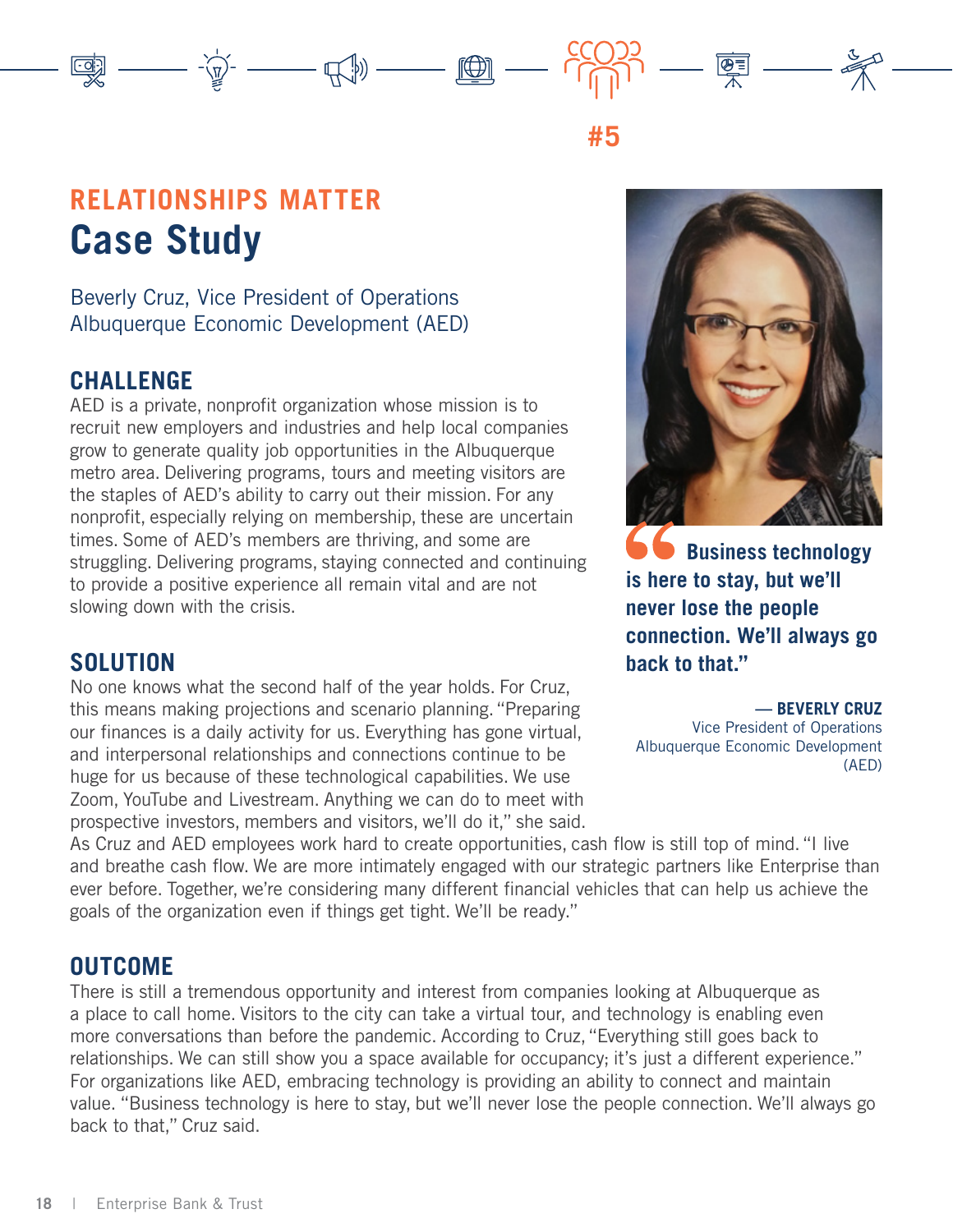

## **RELATIONSHIPS MATTER Taking Action**

The COVID-19 crisis should give you a fresh look and appreciation for all of your business relationships and the experiences you provide. Open two-way communication helps you build a level of trust that is critical for maintaining relationships. Make the effort to understand how your clients' and stakeholders' priorities have changed and what matters most to them. Use this opportunity to recalibrate these relationships. While it can be challenging to build relationships virtually, here are some tips from other business owners on how to build relationships remotely:

- $\boxtimes$  Take the first step. Set a goal to schedule at least one meeting with a contact or follow up with one client every day using phone, email or even a handwritten letter.
- $\boxtimes$  Use technology. Virtual meetings are a great way to engage. You can also use your social media channels to engage with your relationships and show you care. Comment and mention them on posts.
- $\boxtimes$  Look for ways to continue building your credibility. Continue to reach out and follow up on a regular basis with new relationships and existing ones. Follow through on your commitments. Share articles, best practices or something of interest to that person.
- $\boxtimes$  Continue adding value for others by being resourceful. Make introductions and discuss challenges and possible solutions by asking, "Would it be helpful if …" questions.

## **TODAY**

- Over-communicate with your customers, vendors and suppliers in all times, good and bad.
- Establish a rhythm of updates, engagement, targeted information and individual outreach.
- Discuss your financial situation with your team of strategic advisors — banker, attorney and accountant.

- Periodic supplier/vendor reviews help you avoid complacency in your contracts.
- You can build trust resulting in better terms, more options and better deals by cultivating relationships.
- Consider updating your communication frequency and approach based on your evolving financial goals.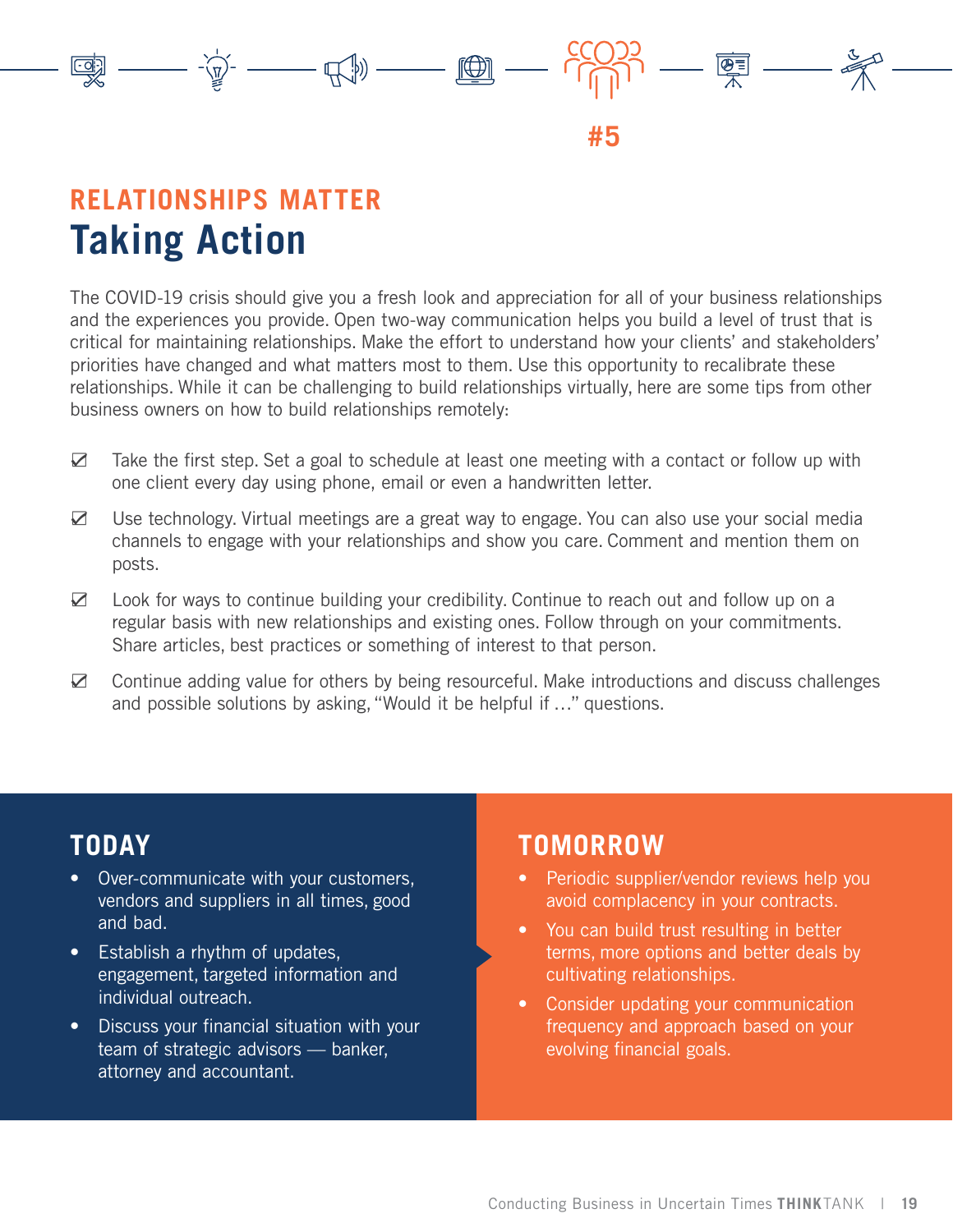# <span id="page-19-0"></span>**Leveraging Data**

The value of data insights is worthwhile, considering what it tells you about the health of your business, especially in uncertain times. If your company is not collecting data and analyzing it, now is a great time to star he value of data insights is worthwhile, considering what it tells you about the health of your business, especially in uncertain times. If your company is not collecting data not, you already have more than enough information to analyze without realizing it. You can source data from many places, including year-over-year information about sales, customers, budgets and staffing, just to name a few.

 $-\bigoplus_{i=1}^n\mathbb{I}_{\mathbb{P}_i}\big)$ 

Without tools to analyze and understand the flow of cash, many small-business owners are left struggling to understand their financial picture, especially in times of crisis. Nadir Djavaherian, owner of Missouri-based Auto Plaza Group, believes understanding sales and payments are critical for his business. When the crisis hit, he had a plan immediately to preserve cash, and understanding data made that possible. "As an owner of car dealerships, our net profit margin is slim," said Djavaherian. "Cash is everything in our industry, and we use several tools to make sure our cash is always turning in predictable ways like centralized payroll, e-contracting and indirect lending, to name a few. All of these tools help us to collect quickly and stay laserfocused on serving our customers so we can remain profitable."

Rob Wolfman, Managing Partner at Montage Partners, a private equity firm based in Scottsdale, Arizona, is seeing the companies his firm is invested in utilize data now more than ever to make decisions, improve outcomes and prepare for post-pandemic realities. Montage Partners' partner companies rely heavily on ERP, CRM and other data-driven technologies to ensure they provide the highest quality and fastest delivery to their clients. Prior to COVID-19, those companies made significant technology investments, and they are now reaping the benefits. "Our management partners are increasing transparency with regard to their operations, and they want their employees, customers, suppliers and others to know the results of the technology investments that are being made," Wolfman explained. "This focus on communication and transparency is a critical part of their strategies and helps facilitate confidence among all contingents. Business intelligence and data analytics trends will only increase in importance in the future."

**Nearly 51% of small-business owners believe that data analysis is important, but only 45% of them perform data analyses, according to a report by the Service Corps of Retired Executives (SCORE).9 Those that use data analytics tools enjoy 15% more sales than companies that don't.**

**#6**

**FRAN** 

 $\Box$ 



**b Business intelligence and data analytics trends will only increase in importance in the future."**

> **— ROB WOLFMAN** Managing Partner Montage Partners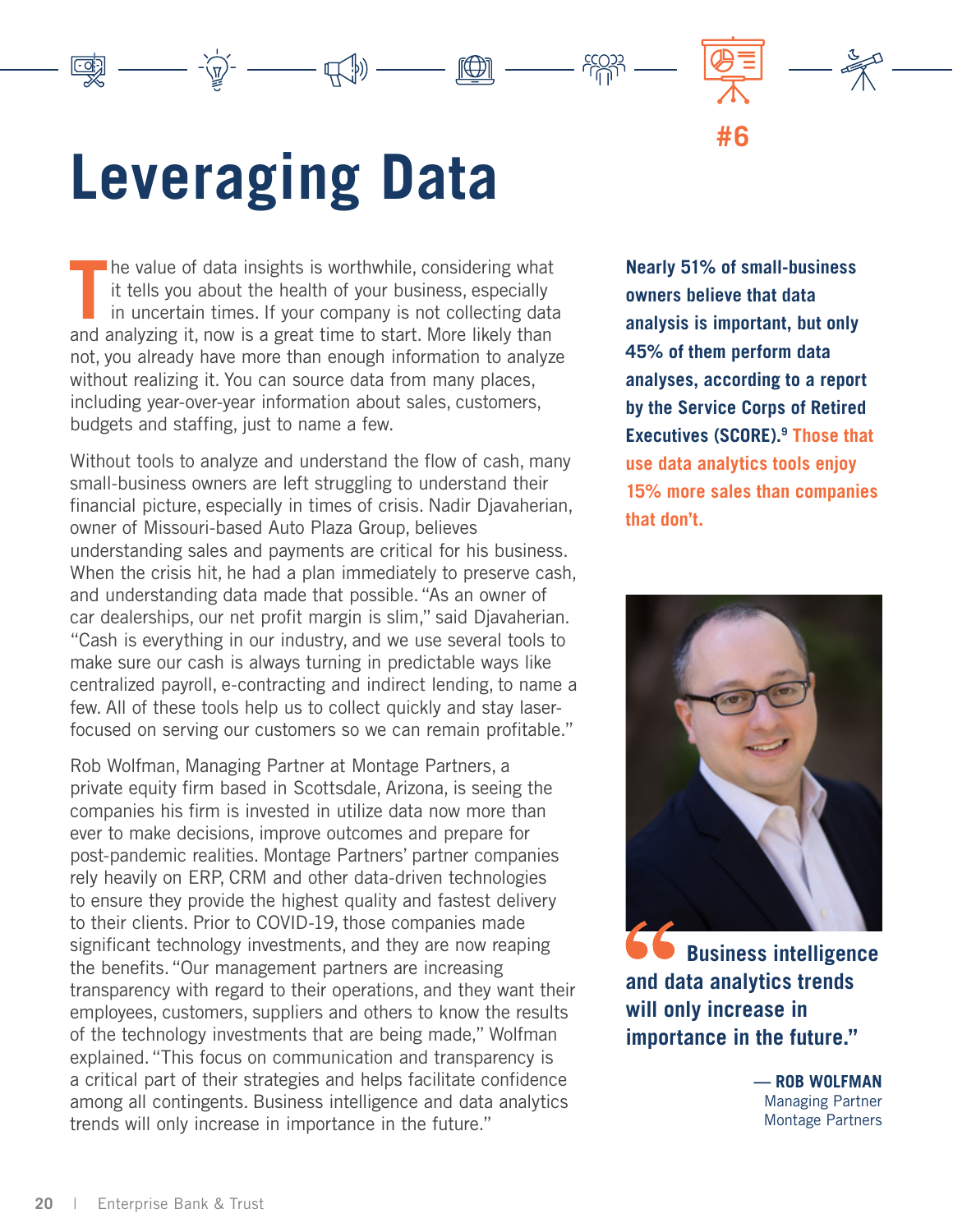# **LEVERAGING DATA Case Study**

Garry Hollingsworth, President and CEO AccuPay HCM™

### **CHALLENGE**

AccuPay HCM is a comprehensive workforce management (payroll) solution used to improve productivity and efficiency for small businesses. The tool is web- and cloud-based and accessible through computers and cellphones. The services are unrestricted and designed for remote access. Many of their clients are closed temporarily and slowly starting to reopen, and their challenge is working out ways to do business with so many clients closed. "There is a lot of fear in the unknown when you don't have information," said Garry Hollingsworth, President and CEO.

 $\sum_{i=1}^{n} \frac{1}{i} \sum_{i=1}^{n} \frac{1}{i} \sum_{j=1}^{n} \frac{1}{j} \sum_{j=1}^{n} \frac{1}{j} \sum_{j=1}^{n} \frac{1}{j} \sum_{j=1}^{n} \frac{1}{j} \sum_{j=1}^{n} \frac{1}{j} \sum_{j=1}^{n} \frac{1}{j} \sum_{j=1}^{n} \frac{1}{j} \sum_{j=1}^{n} \frac{1}{j} \sum_{j=1}^{n} \frac{1}{j} \sum_{j=1}^{n} \frac{1}{j} \sum_{j=1}^{n} \frac{1}{j$ 

### **SOLUTION**

The AccuPay platform enables tremendous amounts of data analysis. "The first thing we did is reach out to all of our clients. We can see what they did with us last year and what their accounts look like now, and we're monitoring activity on a client-by-client basis to ensure we are more attentive to those who are experiencing changes. We're surveying clients as we call to see if we can help them with money-saving opportunities that are built into our software," he said.

### **OUTCOME**

AccuPay is able to know ahead of time what cash flow issues they may have through proactive outreach and analysis with clients during challenging times. This ability to monitor remotely and see ways to save the client money provides additional value. Everyone at AccuPay can work from home, and the team even has telemarketers and a needs analyst team who can make calls remotely. Data has provided Hollingsworth with a win-win scenario for his team and the AccuPay clients who benefit from their technology.

**#6**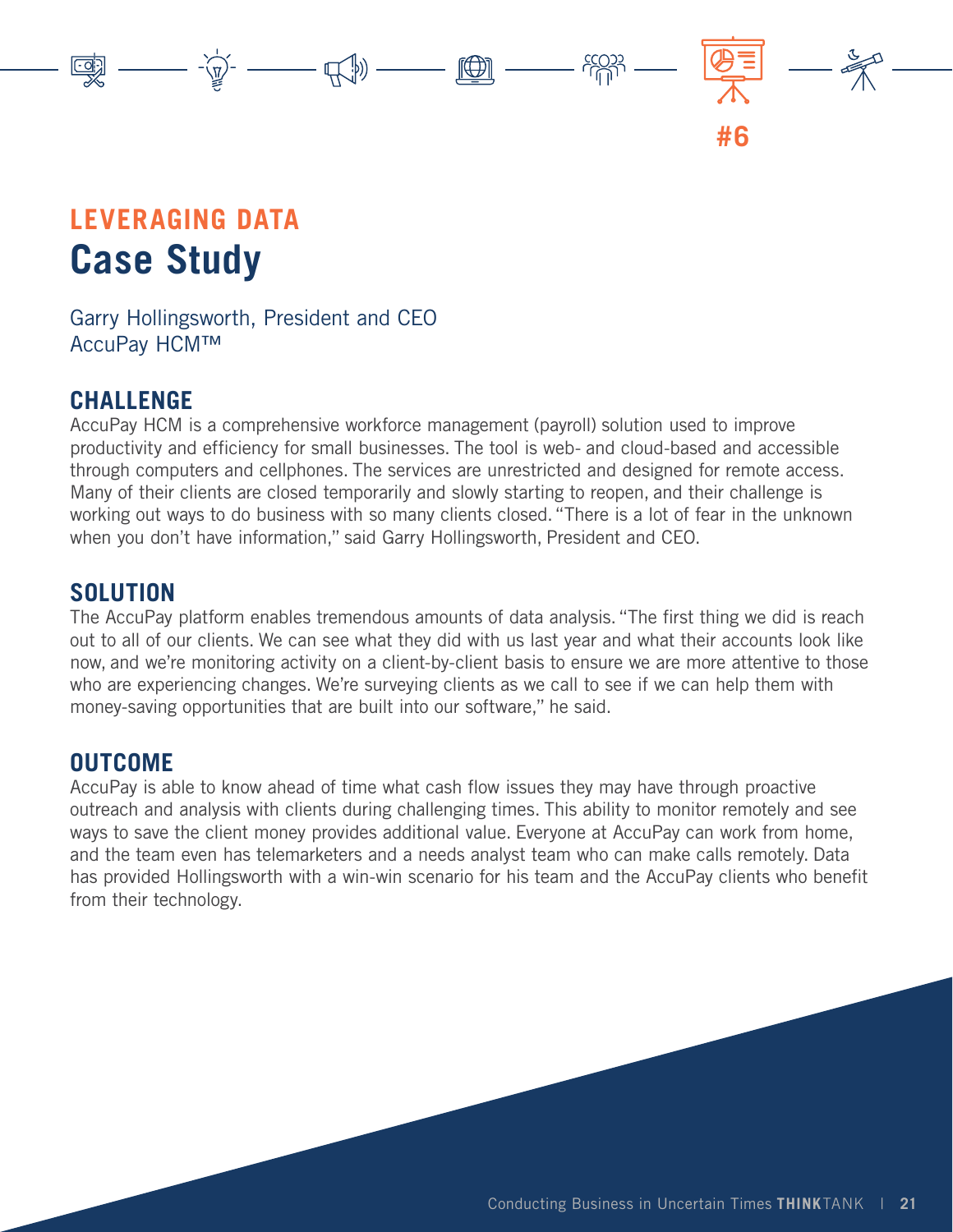# **LEVERAGING DATA Taking Action**

There is so much data available today that it can be overwhelming for a smallbusiness owner. Here are some suggestions to help you get started:

- $\boxtimes$  Use past company data to create cash flow simulations.
- $\boxtimes$  Use scenario modeling to understand and ensure positive cash flow.
- $\boxtimes$  Look at your client base and cluster/segment them for targeted servicing and outreach.

 $\frac{1}{\sqrt{2}}\left( \frac{1}{\sqrt{2}}\right) _{1}+\frac{1}{\sqrt{2}}\left( \frac{1}{\sqrt{2}}\right) _{2}+\frac{1}{\sqrt{2}}\left( \frac{1}{\sqrt{2}}\right) _{2}+\frac{1}{\sqrt{2}}\left( \frac{1}{\sqrt{2}}\right) _{2}+\frac{1}{\sqrt{2}}\left( \frac{1}{\sqrt{2}}\right) _{2}+\frac{1}{\sqrt{2}}\left( \frac{1}{\sqrt{2}}\right) _{2}+\frac{1}{\sqrt{2}}\left( \frac{1}{\sqrt{2}}\right) _{2}+\frac{1}{\sqrt{2}}$ 

- $\boxtimes$  Collect data on the product or service features that are proving most relevant right now.
- $\boxtimes$  Select and prioritize business scenarios and the data needed to monitor areas of the supply chain, production, financial, HR, IT.
- $\triangleright$  Track trends to predict movement in the data over time. You can track trends day by day, week by week, monthly or quarterly — whatever period works best for your business.
- $\boxtimes$  Keep track of financials. Income, expenses and total sales are all contributors to profitability. Cash flow and aging accounts are also critical and good places to start for positive outcomes.
- $\boxtimes$  Make your data accessible to other key stakeholders for discussion.

## **TODAY**

- Start small by prioritizing what data to collect.
- Build a culture that utilizes data for better business decisions.
- Measure the right things; think in advance about what you want to achieve.

### **TOMORROW**

Use technology to visualize data for realtime decisions.

**#6**

- Expand usage of data tools and training for more adoption across the company; develop a data-first mentality.
- Communicate the outcomes of data analysis across your organization on an ongoing basis.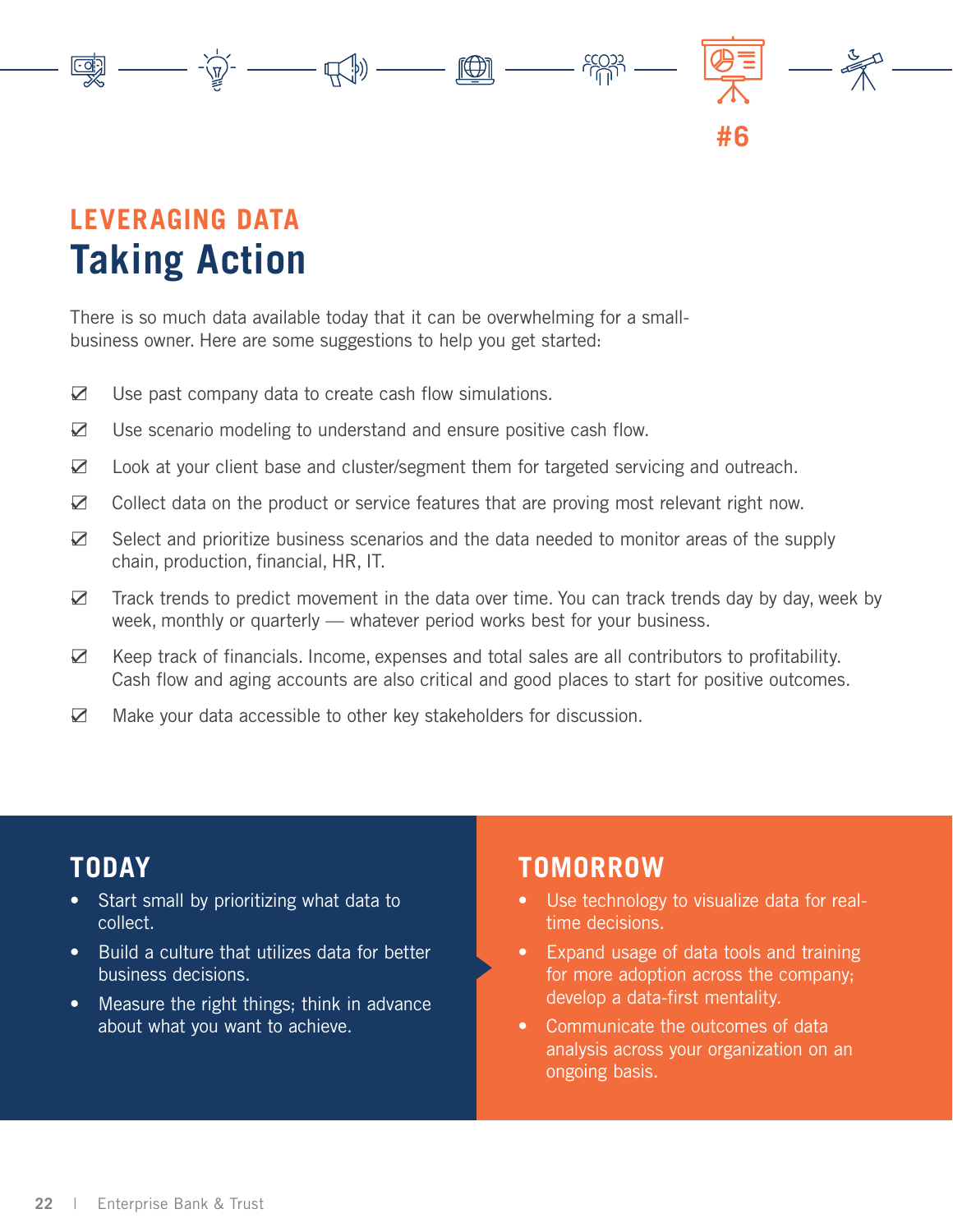**Redefining the Client Experience**

<span id="page-22-0"></span> $\text{Tr} \left( \text{Tr} \left( \text{Tr} \left( \text{Tr} \left( \text{Tr} \left( \text{Tr} \left( \text{Tr} \left( \text{Tr} \left( \text{Tr} \left( \text{Tr} \left( \text{Tr} \left( \text{Tr} \left( \text{Tr} \left( \text{Tr} \left( \text{Tr} \left( \text{Tr} \left( \text{Tr} \left( \text{Tr} \left( \text{Tr} \left( \text{Tr} \left( \text{Tr} \left( \text{Tr} \left( \text{Tr} \left( \text{Tr} \left( \text{Tr} \left( \text{Tr} \left( \text{Tr} \left( \text{Tr$ 

**Regardless of your industry or target audience, what your customers care about most right now is changed People are struggling to navigate the many friction** your customers care about most right now is changing.  $\blacksquare$  People are struggling to navigate the many friction points of the "new normal." The post-pandemic period is a time to rethink your approach to customer experience, with speed as the key to success.

Many small-business owners, by the nature of their business, are well-positioned to meet the changing needs of customers. Andrew Morgans of Marknology believes the firm is in a good spot to help companies grow and leverage online capabilities. Morgans said he is "looking to innovate warehousing and logistics to improve our customer experience and go-to markets for our different customers. There's no better time to be in e-commerce and to redefine the customer experience. We are a business that helps businesses grow, now more than ever."

Others like Brandon Maxwell, CEO at Phoenix-based catering and food services company M. Culinary Concepts, saw business go from 100 mph to zero in an instant. Health and safety are completely changing the way that M. Culinary and other companies offering food services go to market. "Health and safety are imperative for consumer confidence and for us to get new contracts moving forward," he said. To do that, the company will require health screenings before entering an event. Maxwell shared they are also working to create a better experience for clients during this downtime, such as launching an app for ordering customer packages developed for different experiences. They are offering a graduation-to-go package and custom gift boxes for Mother's Day and Father's Day, among other options.

**Customer experience is a key factor in determining which companies will generate value and weather this crisis.10**

**#7**



 **Health and safety are imperative for consumer confidence and for us to get new contracts moving forward."**

> **— BRANDON MAXWELL CEO** M. Culinary Concepts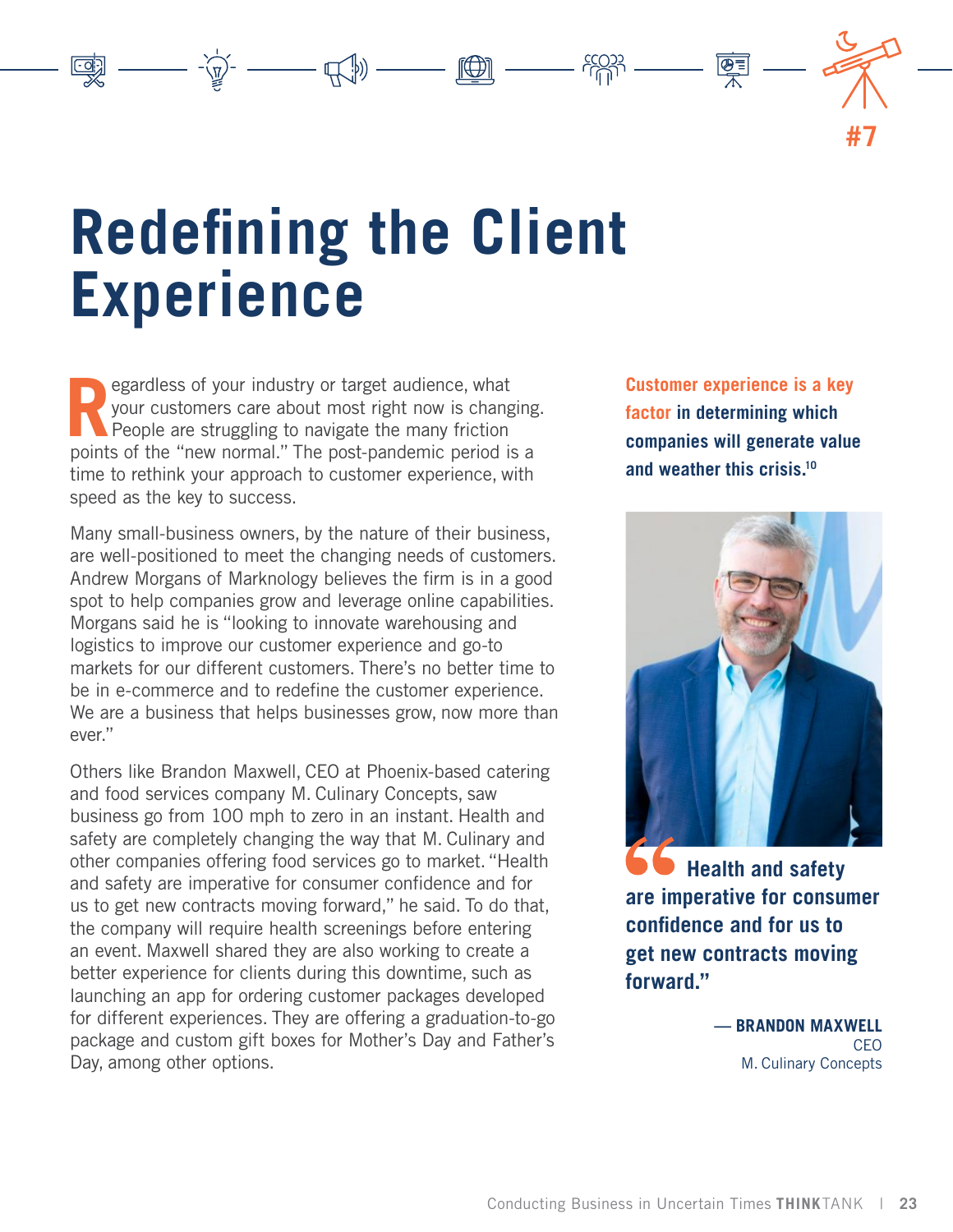## **REDEFINING THE CLIENT EXPERIENCE Case Study**

 $\text{Tr} \left( \text{Tr} \left( \text{Tr} \left( \text{Tr} \left( \text{Tr} \left( \text{Tr} \left( \text{Tr} \left( \text{Tr} \left( \text{Tr} \left( \text{Tr} \left( \text{Tr} \left( \text{Tr} \left( \text{Tr} \left( \text{Tr} \left( \text{Tr} \left( \text{Tr} \left( \text{Tr} \left( \text{Tr} \left( \text{Tr} \left( \text{Tr} \left( \text{Tr} \left( \text{Tr} \left( \text{Tr} \left( \text{Tr} \left( \text{Tr} \left( \text{Tr} \left( \text{Tr} \left( \text{Tr$ 

Mark McClanahan, President Mosby Building Arts

#### **CHALLENGE**

Mosby Building Arts, a full-service residential remodeling company based in St. Louis, saw their volume cut in half when the pandemic hit. As an essential business, the company was able to keep working and immediately started reaching out to clients. McClanahan shared that employees worked from home and were able to let all clients know that they were operating. "This immediate response has proven to be imperative in providing a positive experience for those customers in the queue and for people inquiring about new jobs," he said.

#### **SOLUTION**

The company began their customer response by pivoting their marketing and changing their messaging. "We wanted to respond to the circumstances and have the right tone. Our messaging now reflects that," McClanahan said. He added that the company puts a tremendous amount of focus on the sales and marketing strategy. "Sales and marketing are not discretionary spend for us. We've been talking about doing virtual sales for a long time, and now we're working on a way for customers to meet with us and take virtual tours online. We've implemented a virtual process

ÇĪ

**#7**

**66** This immediate **response has proven to be imperative in providing a positive experience for those customers in the queue and for people inquiring about new jobs."**

> **— MARK McCLANAHAN** President Mosby Building Arts

for this. Customers tell us they like this new paradigm — people don't want you to come into their house. The customers who prefer us to not meet in person during this pandemic have embraced this, though I'm pleasantly surprised that the vast majority of the homeowners have welcomed us to meet in person." Mosby Building Arts has also worked to understand their ideal customer and associated demographics. "This makes creating a positive experience seamless as we understand our audience."

#### **OUTCOME**

Listening and reaching customers quickly is paying off. These best practices did not start with the crisis. They have "always been part of how we do business," McClanahan said. He meets with industry peer groups on a regular basis to ensure he stays plugged in, and he is relentless about forecasting sales and cash flow. These metrics, coupled with a focus on the voice of the customer, have allowed the company to see very little negative impact resulting from the crisis.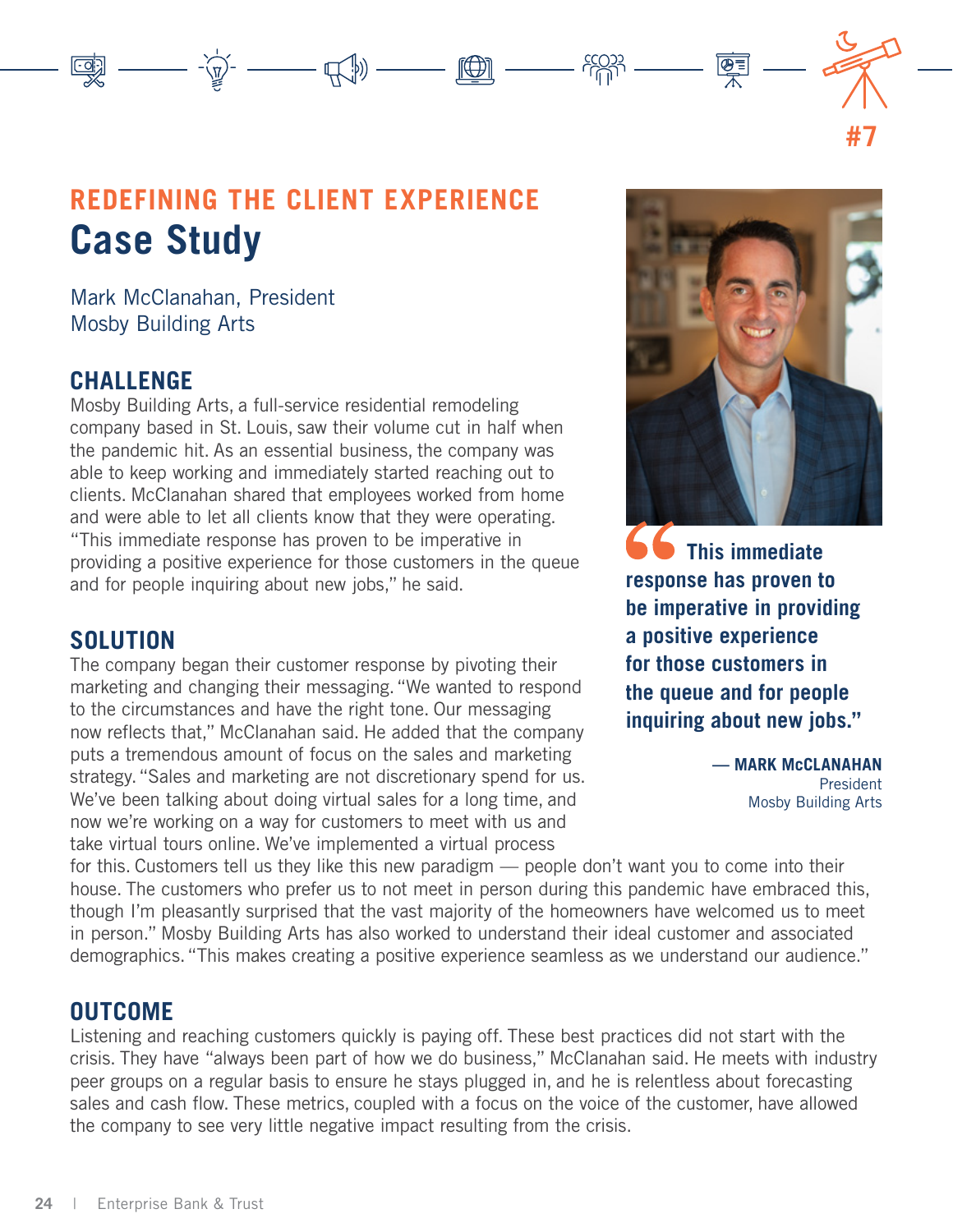

# **REDEFINING THE CLIENT EXPERIENCE Taking Action**

No one knows how long the crisis will continue impacting business, but it is likely that a return to previous behaviors will be slow or forever changed. Digital will continue to be the primary channel for 2020, and it is key to build out digital capabilities to meet the needs of all of your customers. Other ways to create a positive experience for your customers include the following:

- $\boxtimes$  Expand your digital presence.
- $\boxtimes$  Stay agile. Things are changing quickly, so save time and money. Move quickly.
- $✓$  Focus on empathy, care and concern.
- $\boxtimes$  Test new methods to engage with customers.
- $\boxtimes$  Diversify delivery mechanisms. Use different communication methods that are diverse to provide different options for customers to engage in.
- $\boxtimes$  Take a listening stance with customers.
- $\boxtimes$  Begin planning today for investments that are needed for technology enhancements or upgrades.
- $✓$  Measure your clients' experiences and ask for feedback.

### **TODAY**

- Listen to your customers to understand their needs.
- Review your data to reveal any retention issues; uncover gaps with your current approach.
- Understand your ideal customer and plan accordingly.

- Build a complete picture of what the customer interactions should look like across all touchpoints.
- Begin planning for and investing in gaps revealed in your customer experience. This can include technology, process and service, to name a few.
- Personalize for their unique interests and meet the demands this person expects from you.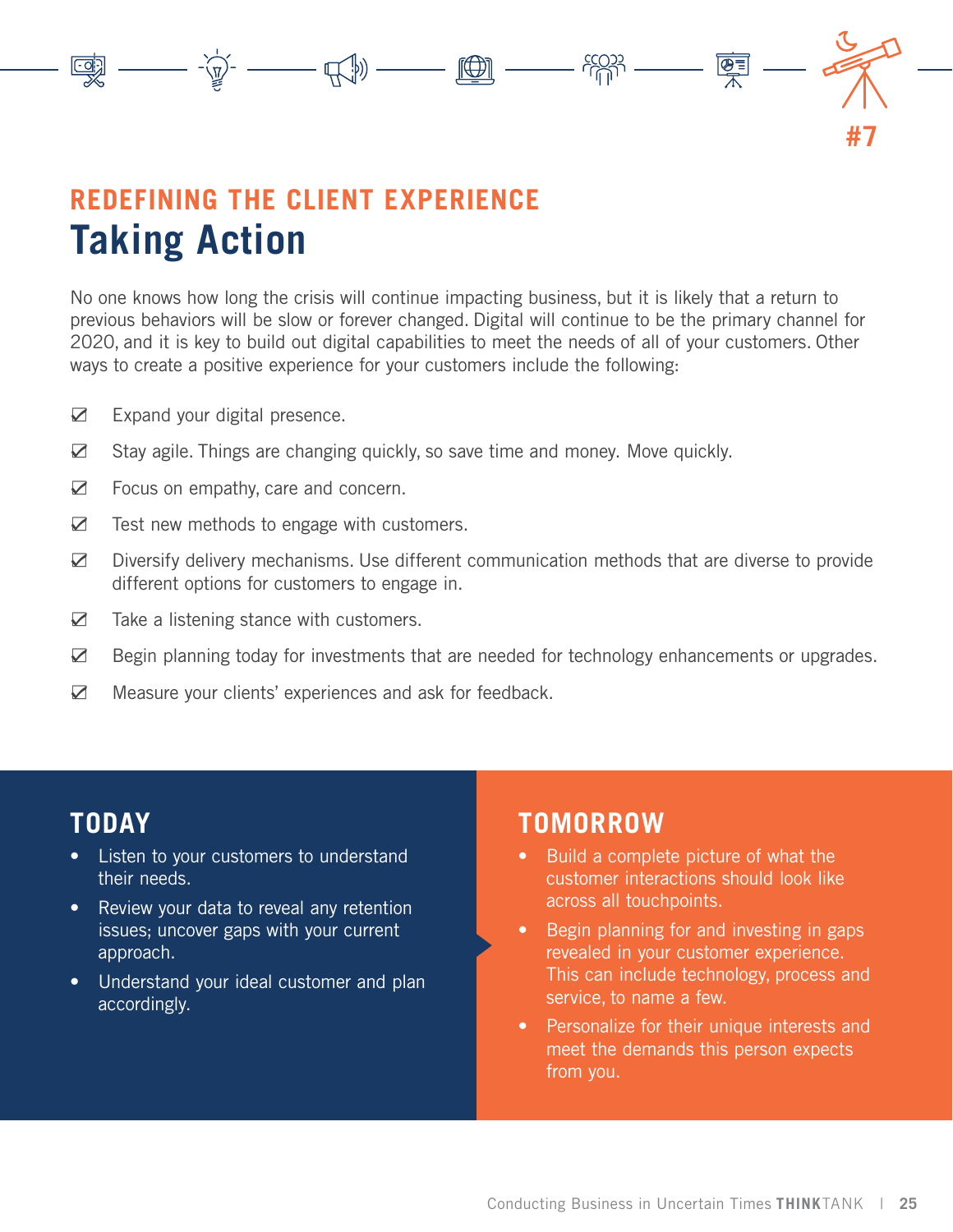# <span id="page-25-0"></span>**Checklist**

## **DIVE DEEPER INTO YOUR FINANCIAL STRATEGY TO MAXIMIZE VALUE**

This checklist of trends can help you identify gaps in your financial practices and capabilities and help you discover opportunities for managing cash and capital in the post-pandemic world.



**#1**

## **Expense Reduction**

Have you captured all opportunities to reduce expenses?

- $\Box$  Focus on quick wins
- $\Box$  Identify necessary activities and cut further
- $\Box$  Cut any nonessential capabilities
- $\Box$  Identify what can continue when the economy improves
- $\Box$  Take steps to build expense reduction culture



# **Product Innovation**

How are you evolving products to meet changes in demand?

- $\Box$  Identify where to prioritize
- $\square$  List opportunities for efficiencies or new services
- $\n **□** \n **Understand the needs of customers**$
- □ Consider your message
- □ Update your pricing



**#3**

# **Marketing**

Are you investing in your revenue engine (sales and marketing)?

- $\Box$  Utilize free or low-cost marketing services
- □ Collect customer data
- $\Box$  Strengthen your social media presence
- □ Test and learn new methods
- $\Box$  Host virtual meetings to replace live events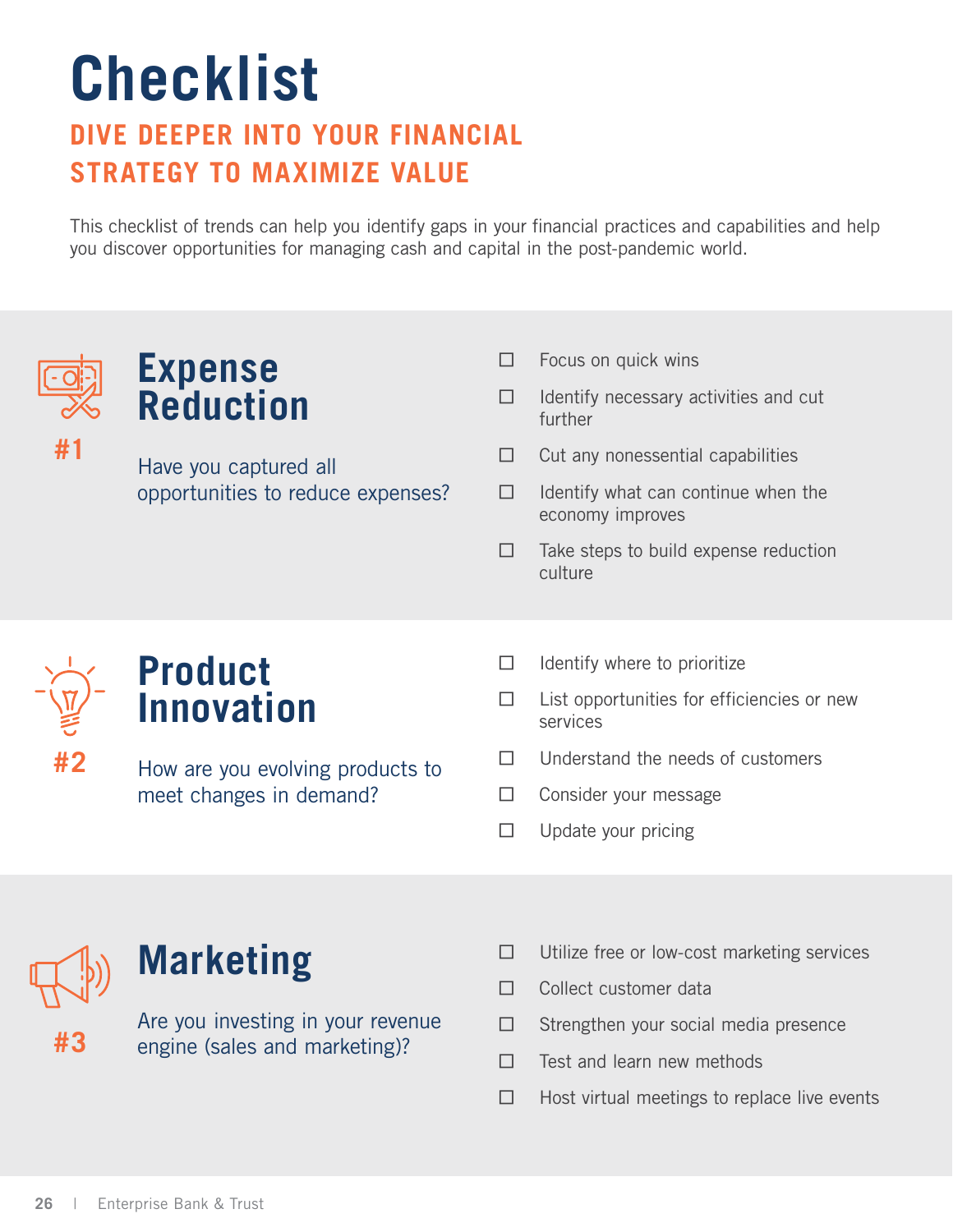

# **Working Model**

What will your workplace look like after employees return?

- $\Box$  Evaluate your current policy
- □ Consult experts
- $\Box$  Ask employees what they want
- $\Box$  Clearly communicate new policies
- □ Put health and safety first

# **Relationships**

Are you maintaining relationships with critical stakeholders?

- $\Box$  Meet regularly with your team of advisors
- $\Box$  Plan to meet with other stakeholders on an ongoing basis
- $\Box$  Have a plan for adding value
- $\Box$  Look for ways to add value and be resourceful
- $\Box$  Build transparency and credibility



**#5**

# **Leveraging Data**

In what ways are you leveraging data to make decisions?

- $\Box$  If you haven't started, start small
- $\Box$  Utilize technology when possible
- $\Box$  Focus on financials and cash
- $\Box$  Track trends over time
- □ Communicate outcomes



Are you taking steps to redefine your customer experience?

- $\Box$  Listen to your customers
- $\Box$  Understand your ideal customer
- $\Box$  Build your customer journey
- □ Prepare your digital presence
- $\Box$  Focus on empathy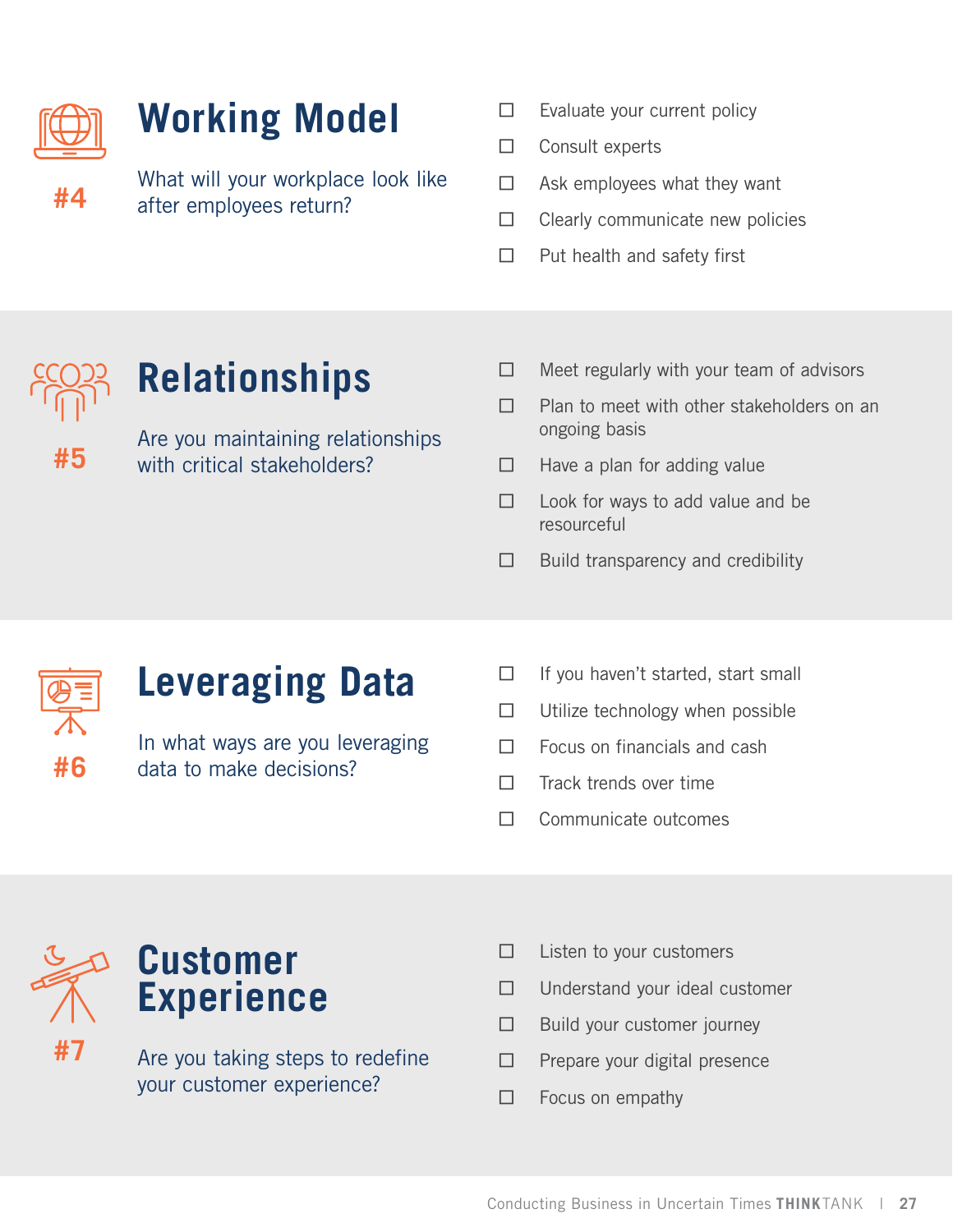# <span id="page-27-0"></span>**Let's Talk**

For a closer look at the ways privately held businesses are changing and an analysis of how you can keep your strategy ahead of the pace of change, contact your Enterprise Relationship Manager.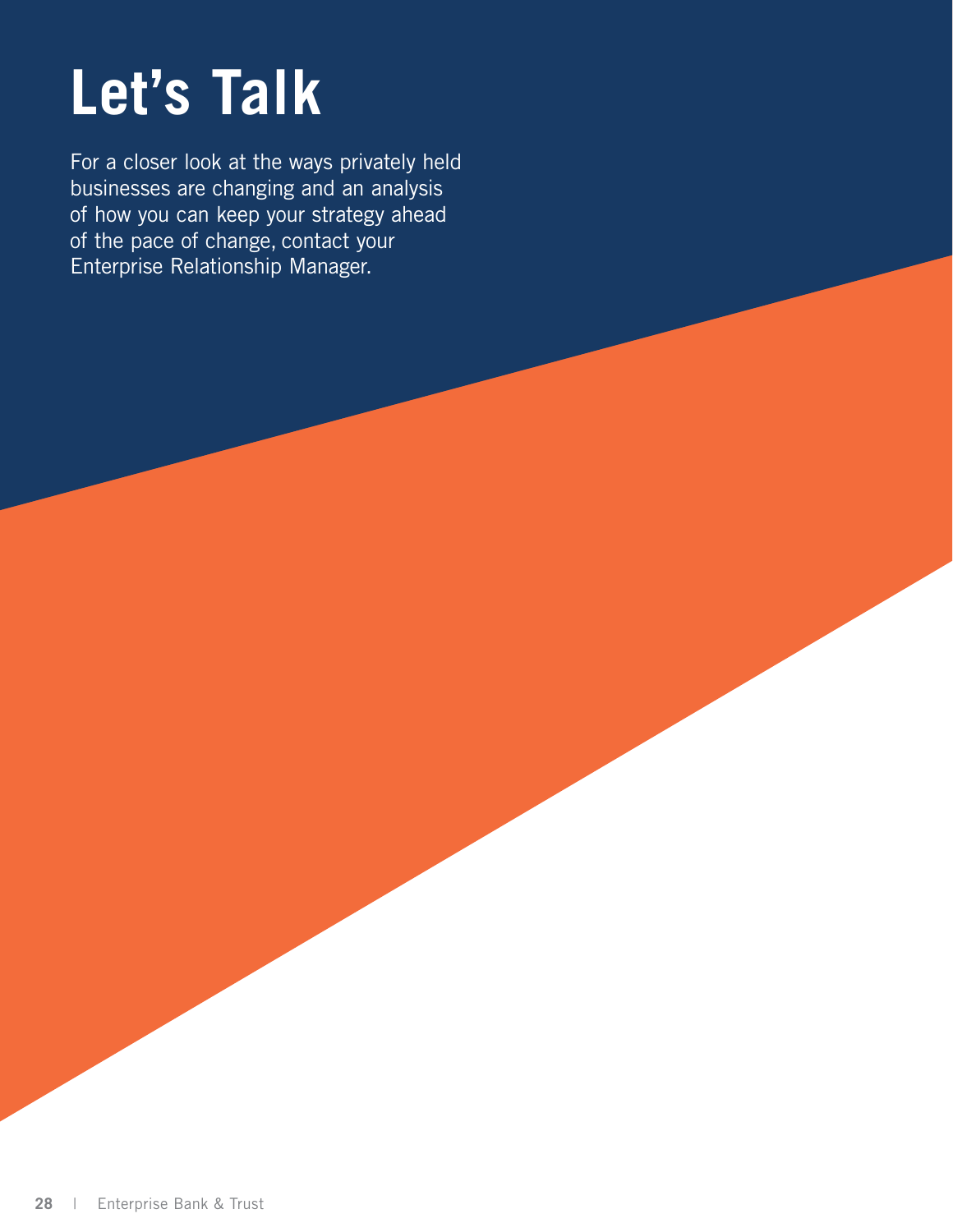#### **Works Cited**

- 1 **IDC InfoBrief. February 2019**
- 2 Capers, Z. (2020, July 23). "America's small businesses have pivoted—And it's paying off." [GetApp. https://www.](GetApp. https://www.getapp.com/resources/business-model-change/) [getapp.com/resources/business-model-change/](GetApp. https://www.getapp.com/resources/business-model-change/)
- 3 Finn, G. (2020, May 18). "Survive or thrive? CEOs must invest now in marketing." MarketingProfs. [https://www.](https://www.marketingprofs.com/articles/2020/42937/survive-or-thrive-ceos-must-invest-now-in-marketi) [marketingprofs.com/articles/2020/42937/survive-or-thrive-ceos-must-invest-now-in-marketing](https://www.marketingprofs.com/articles/2020/42937/survive-or-thrive-ceos-must-invest-now-in-marketi)
- 4 Bloom, N., & Ho, S. (2020, May 18). "Working remotely or remotely working? Best practices in working from home post COVID-19." The Abdul Latif Jameel Poverty Action Lab (J-PAL)*.* [https://www.povertyactionlab.org/blog/5-18-](https://www.povertyactionlab.org/blog/5-18-20/working-remotely-or-remotely-working-best-practices-working-home-post-covid-19) [20/working-remotely-or-remotely-working-best-practices-working-home-post-covid-19](https://www.povertyactionlab.org/blog/5-18-20/working-remotely-or-remotely-working-best-practices-working-home-post-covid-19)
- 5 Meakin, L. (2020, March 23). "Working From Home Means Working Longer Hours for Many." Bloomberg. [https://](https://www.bloomberg.com/news/articles/2020-03-23/working-from-home-means-working-longer-hours-for-many-chart) [www.bloomberg.com/news/articles/2020-03-23/working-from-home-means-working-longer-hours-for-many-chart](https://www.bloomberg.com/news/articles/2020-03-23/working-from-home-means-working-longer-hours-for-many-chart)
- 6 Sadoff E-Recycling & Data Destruction. (2020, May 13). "Information technology needs after COVID-19: Predictions for your business." [https://sadoffelectronicsrecycling.com/blog/information-technology-predictions-for](https://sadoffelectronicsrecycling.com/blog/information-technology-predictions-for-businesses-after-)[businesses-after-covid-19/](https://sadoffelectronicsrecycling.com/blog/information-technology-predictions-for-businesses-after-)
- 7 "Return-to-Work Checklists for Employee Communicators." (2020, May 21). FleishmanHillard. [https://](https://fleishmanhillard.com/wp-content/uploads/meta/resource-file/2020/return-to-work-checklists-for-employee-communicators-1590067505.pdf) [fleishmanhillard.com/wp-content/uploads/meta/resource-file/2020/return-to-work-checklists-for-employee](https://fleishmanhillard.com/wp-content/uploads/meta/resource-file/2020/return-to-work-checklists-for-employee-communicators-1590067505.pdf)[communicators-1590067505.pdf](https://fleishmanhillard.com/wp-content/uploads/meta/resource-file/2020/return-to-work-checklists-for-employee-communicators-1590067505.pdf)
- 8 Baveja, S. S., Rastogi, S., Zook, C., Hancock, R. S., & Chu, J. (2001, January 11). "The Value of Online Customer Loyalty and How You Can Capture It." Bain & Company, Inc. [https://media.bain.com/Images/Value\\_online\\_](https://media.bain.com/Images/Value_online_customer_loyalty_you_capture.pdf) [customer\\_loyalty\\_you\\_capture.pdf](https://media.bain.com/Images/Value_online_customer_loyalty_you_capture.pdf)
- 9 Ayers, R. (2019, December 1). "How small businesses can take advantage of big data." business.com. [https://www.](https://www.business.com/articles/data-analysis-for-small-business/) [business.com/articles/data-analysis-for-small-business/](https://www.business.com/articles/data-analysis-for-small-business/)
- 10 McKinsey & Company. April 2020